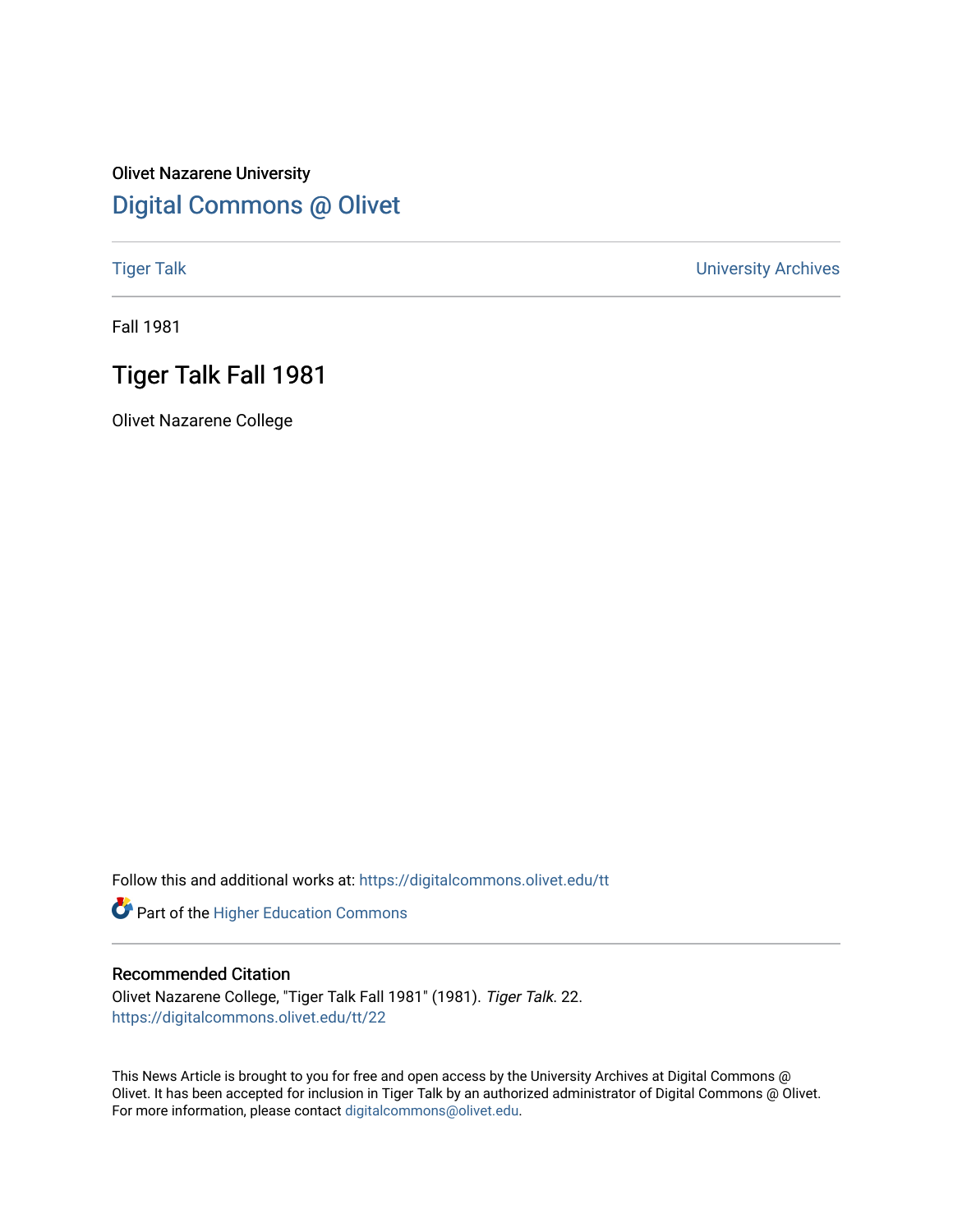### **Tigertal KI** ANNOUNCEMENTS AND NEWS FOR THE ONC COMMUNITY<br>
THE DIRECTOR OF STUDENT ACTIVITIES<br>
Sept. 3 81

PUBLISHED FOR EACH SCHOOL WEEK BY THE DIRECTOR OF STUDENT ACTIVITIES COPY DEADLINE 11:30 A.M. WEDNESDAY

*S e -rf-3 &* **/**

Opening Convention - Friday, September 4, 9:45 a.m. in Chalfant Hall.

Friday and Saturday evening, September 4 and 5, 7 p.m. in College Church. Sunday, September 6, 8s30 a.m., 10:50 a.m., and 6:00 p.m. in College Church. Speaker - Lt. Col. Paul Rader, Chief Secretary of the Salvation Army in South Korea.

Chapel next week - Tuesday and Wednesday: Eugene Stowe, General Superintendent of the Church of the Nazarene.

Thursday: Dr. Dean Wessels, Director of Pensions and Benevolence.

WELCOME to the 1981-82 school year. It's good to have you on campus. Leths all work together to assure a wholesome, productive school year.

Student Prayer Band - The first meeting will be Tuesday, September 8, at 6:15-6:45 p.m. Rev.Ted Lee will be speaking. All students are encouraged to attend.

Parking Regulations - No parking on Olivet Street. Commuting students are permitted to use College Church parking facilities from 7 a.m. until 5:30 p.m. No parking is permitted in front of Burke Administration building as well as the street that leads to Miller Business Office. Thank you for your co-operation.

The SHARRETTS - The 1982 Aurora staff is sponsoring The SHARRETTS IN CONCERT September 18 at 8 p.m. in Chalfant Hall. Tickets are available in Ludwig during the dinner hours. Tickets are \$4.00, \$3.50, and \$3.00.

Career Center - 1) Commission Sales: Calling upon local businesses. Hours flexible— contact the Career Center for an interview on Wednesday,September 9th. 2) Also,a full-time secretarial position is available in the community...contact the Career Center for details.

Intramural Department - Sign-up for men's Intramural Baseball will take place next week, September 7-11. Also, sign-ups for women's intramural softball will take place next week. Regulation forms can be picked up in Coach Newsome's office in Birchard Gymnasium.

Athletic Department - Beginning next week an I.D. will be needed to borrow equipment from the Gymnasium.

ANYONE interested in taking 43-112 Chemistry for Life Sciences this semester please call 5340 today.

Development Office is looking for a new trio and a new quartet. If interested in an audition, come to the Development Office to fill out an application.

Career Center - Needed Immediately: Operator for Public Address System in Chalfant Hall. Contact the Career Center for details and application.

The ACT test will be given on Saturday, September 5,in Burke Administration Building, Room 012 for all those who have not taken it.

JUNIORS - Don't be left behind...get your very own Rip-Roarin' Jr. Class T-shirt! T-shirts are being sold September 7-11 during supper time only in Ludwig for \$6.00. Just in time for Ollies Follies... Let's go class of 83!! Ollies Follies Talent Auditions will be September 10th in Conference Room A from 8:30 p.m. to 10:00 p.m.,so come on.

Athletic Department - All women interested in trying out for the Women's Tennis Team come to practice Wednesday, September 2,at 3:30 on the courts.

Bookstore - Selected recordings (LP'S, cassettes and 8-tracks) at 20% off while they last. Most have the one five with four coupons.

Campus Post Office - You MUST sign in at the beginning of each semester to retain your mail box! Please do so immediately at the Post Office window.

Financial Aid - Financial Aid forms should be signed on the following dates: September 2 A-C, September 3 D-G, September 4 H-L, September 7 M-Q, September 8 R-U, September 9 V-Z. The office is open from 8-5.

Viking Male chorus - Prospective men come to "Meet the Vikes" Thursday evening at 8 p.m. in Ludwig.

Concert Singers - Tryouts for Concert Singers will be held Monday evening in Goodwin, Room 110. The following will meet: Sopranos 7 p.m., Altos 7:30 p.m., Tenors 8:00 p.m., and Basses 8:30 p.m.

Allergy Shots - Any student receiving allergy shots please contact the Health Office (5256) before noon on Thursday, September 31.

To all Tiger fans - Come to the Pep Rally Friday night. If weather permits, we will have the Rally out at Ward field. Come show your spirit Friday, September *4* ,at 8:30. All invited!!

FOOTBALL - The opening football game for the season is Saturday, September 5. Come and support our Tigers. Game time is 1:30, so be there early as the Tigers prepare to take on Carthage College.

Spirit Hat Day - Saturday, September 5. Grand Prize \$30. Second prize \$20 and third prize \$10. Judging will take place during lunch. Prizes will be awarded at the football game. HAT MUST SYMBOLIZE ONC SPIRIT!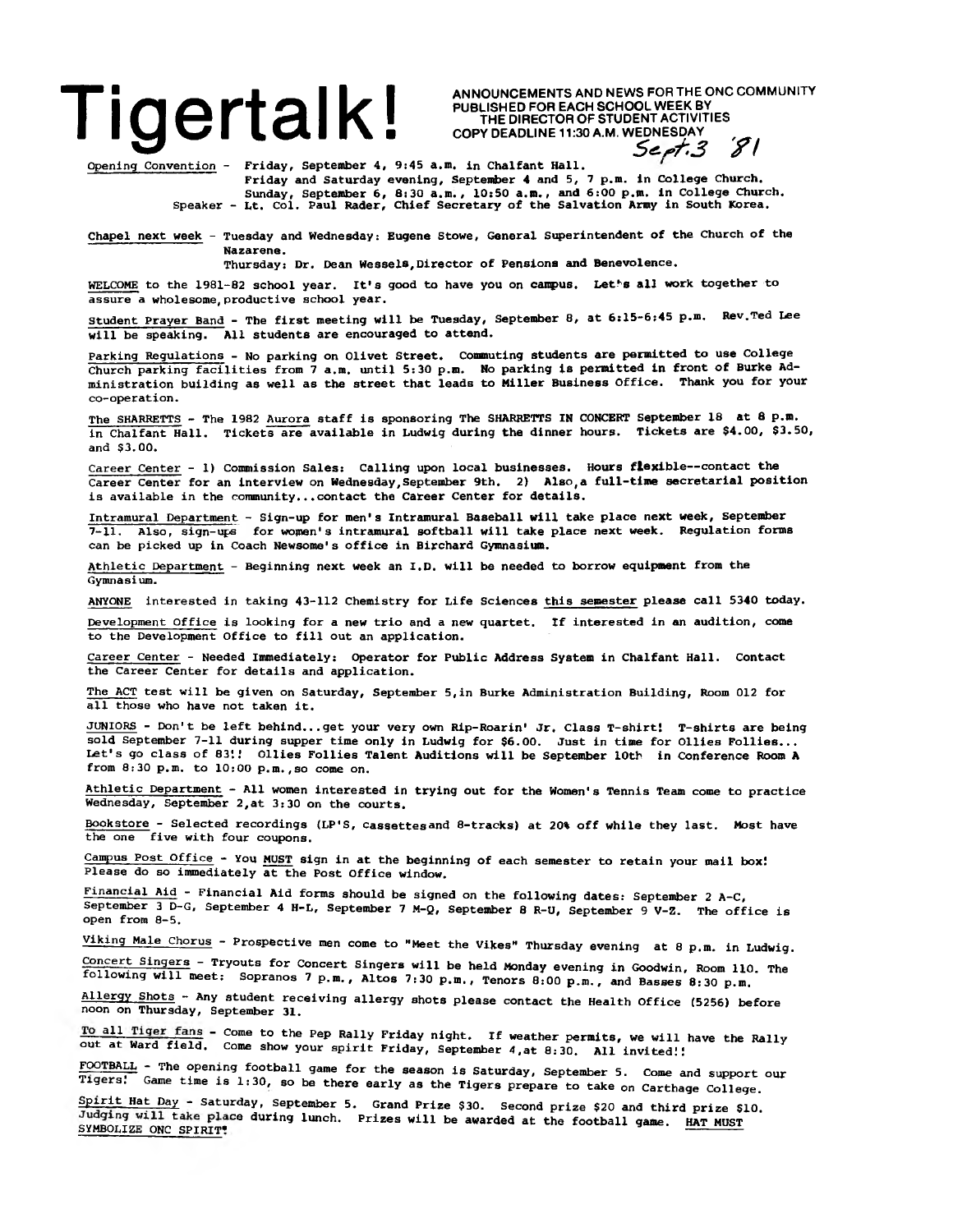Swimming Hours beginning September 7. Women: Monday, Tuesday, Thursday and Friday from 7 p.m. to 9 p.m. Wednesday from 9 to 10 p.m. and Saturday from 9 a.m. to 10 a.m. Men: Monday, Tuesday, Thursday and Friday from 9 p.m. to 11 p.m. Wednesday from 10 to 11 p.m. and Saturday from 10 a.m. to 11 a.m. Pool will be closed when there is a home football game.

| $11 - 358$      | Tch Reading Sec. Schools | To A400 |
|-----------------|--------------------------|---------|
| $11 - 487$      | Curr & Mgt               | To L007 |
| $11 - 488$      | Soc & Phil Found Am Ed   | To R104 |
| $12 - 368$      | Books for Young People   | To A403 |
| $13 - 211$      | Child Development        | To R174 |
| $13 - 343$      | Learn & Behav. Mod       | To A411 |
| 32-109-01       | Intro to Prose           | To R104 |
| $32 - 109 - 04$ | Intro to Prose           | To A208 |
| $32 - 110 - 01$ | Intro to Poetry          | To A014 |
| $32 - 110 - 02$ | Intro to Poetry          | To A411 |
| $32 - 201$      | Hist of Engl Lang        | To A403 |
| $33 - 121$      | Elem. German             | To A403 |
| $34 - 354$ &    |                          |         |
| 68–354          | Communication Theory     | To A411 |
| $44 - 131$      | Intro to Astronomy       | To R146 |
| $45 - 101 - 01$ | Math for Gen Educ        | To R104 |
| $45 - 125$      | Concepts Comp Sci-Basic  | To R075 |
| $45 - 131$      | Algebra & Trig           | To R146 |
| $51 - 101 - 07$ | Old Test. Survey         | To A302 |
| $51 - 459$      | Bible & Life             | To W137 |
| $53 - 571$ &    |                          |         |
| 54-571          | Hist & Pol               | To A301 |
| $54 - 601$      | Old Test. Theology       | To A308 |
| 66–365          | World Politics           | To A302 |
| 66-665          | International Relations  | To A302 |
| 67-262          | Child Development        | To R174 |
| $68 - 121 - 02$ | Intro to Sociology       | To W137 |
|                 |                          |         |

ROOM CHANGES

Registrar's Office - Changes in schedule must' be processed in writing through the Registrar's Office Beginning Wednesday, September 9» a \$2.00 fee is assessed for schedule changes.

Football Games are broadcast live on WKOC, Olivet's FM station at 88.3. They will also be shown on Kankakee cable channel 8 Saturday nights at 10 p.m. Students are admitted to home games with their I.D. card.

Dial NEWS for late news bulletins any time night or day for latest news. Dial 939-6737 (NEWS). On campus simply dial NEWS. Organizations wishing to promote special events on the NEWS line may send a copy to Gordon Wickersham, Box 9, Publicity Office.

PEP RALLY - The Pep Rally on Friday night, at 8:30 will be in Birchard Gymnasium instead of Ward Field.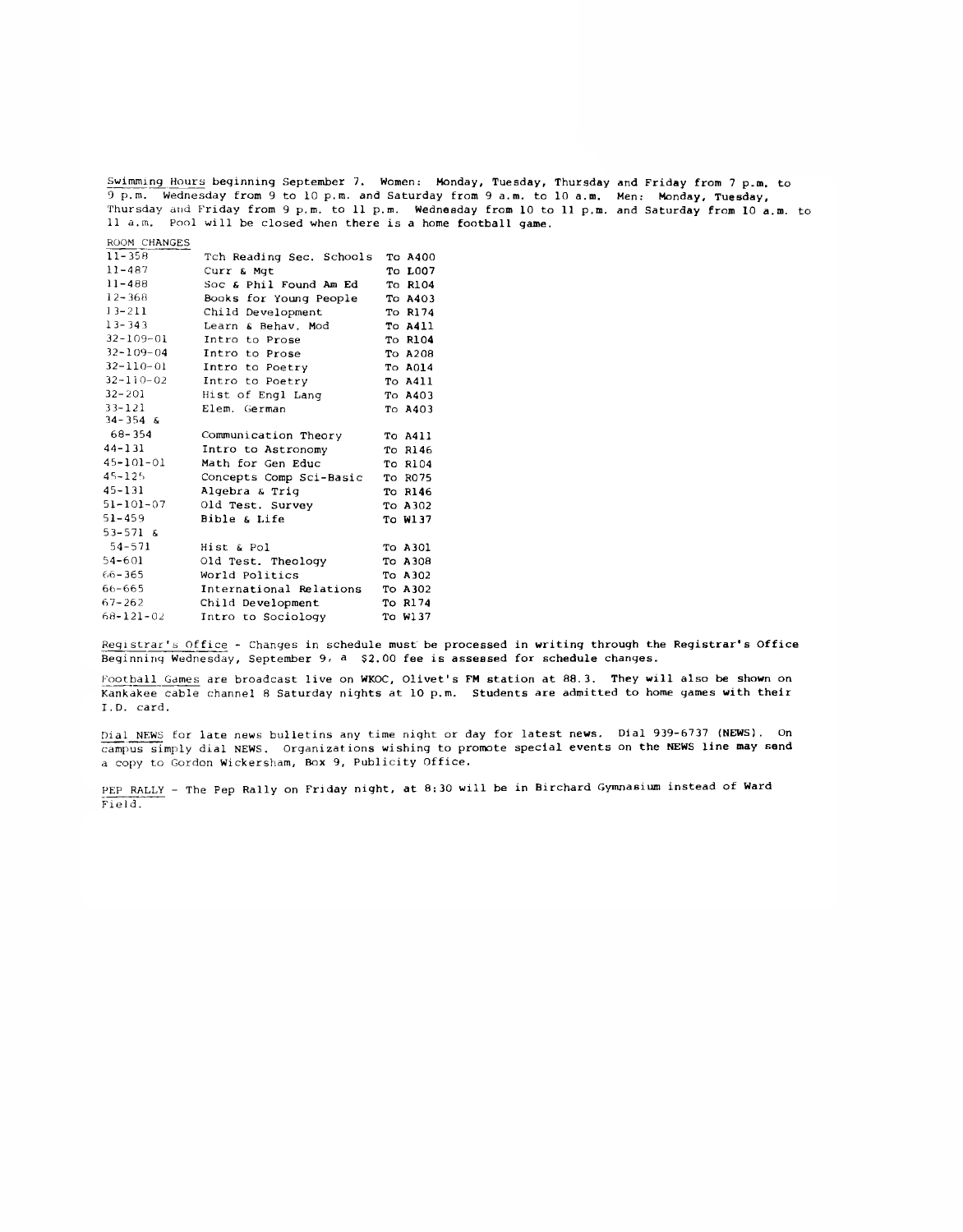### I I ∩ **A I T A I K** I <sup>PUBLISHED FOR EACH SCHOOL WEEK BY</sup> **I I V I COPY DEADLINE 11:30 A.M. WEDNESDAY**

ANNOUNCEMENTS AND NEWS FOR THE ONC COMMUNITY<br>PUBLISHED FOR EACH SCHOOL WEEK BY<br>THE DIRECTOR OF STUDENT ACTIVITIES

September 10, 1981

Chapel next week - Spiritual Life Emphasis Week

Tuesday, September 15, Rev. Jim Boardman, Assistant Director of Admissions. Wednesday, September 16, Dr. David Kale, Chairman of the Division of Languages and Literature.

Thursday, September 17, Dr. Ken Hendrick, Associate Professor of Biblical Literature.

English Department - The English Department is sponsoring a study tour to England during the January term. 3 credit hours in both English and International Understanding are available. If interested come to an orientation meeting TONIGHT, September 10, at 7 p.m. in Burke, Room 410. Dates of the tour are January 2-18.

CAREER CENTER - A maintenance position is available near campus... 15-25 hours per week...also full-time summer employment a possibility. Applications must be completed at the Career Center before noon Friday, September 11, 1981.

Varsity Athletes - There will be a Varsity Club meeting Monday, September 14, at 9:30 in the Tiger Den. Stop by the Varsity Club booth today for more information.

Athletic Department - The weight room will be open from 3:30-5:30 for Varsity athletes only and after 5:30 to all ONC students.

Intramural Department - There will be a meeting tonight, September 10, at 9 p.m. for all boys who are playing intramural baseball in the downstairs classroom in the gym.

Homecoming Play Auditions - Auditions will be held on Monday, September 14,and Tuesday, September 15. They will be in Burke Room 413 at 3:15 on both days. The play will be Tartuffe. Scripts can be checked out in Nancy Kendall's office, 418 Burke.

ATTENTION all Varsity Wrestlers - There will be a meeting for all Varsity Wrestlers at 4 p.m. Thursday, September 10,in the upstairs classroom in the gym.

Freshman Class Elections will be held Tuesday, September 15. The polls will be open from 10:30 a.m. to 6:45 p.m. in Ludwig Center. Please come and vote.

Meet the Candidates will be Monday, September 14,at 8:30 in the North end of the Cafeteria. Petitions are due in the ASG office Tuesday, September 11, at 6:30 p.m, if you have any questions please call Brenda Frey at 6844.

JUNIOR CLASS - There will be auditions tonight for our talent and skit participation in Ollies Follies. Auditions will be from 8:30 to 10:00 p.m. Also, don't forget to pick up your T-shirt on Friday for \$6.00. Let's go Jr. Class! Get that enthusiasm up!!

Home Economics Department - There will be an important and necessary meeting for all Home Economics majors and minors (including 2 and 4 year Dietetics, Fashion Merchandising, Teaching,Non-Teaching Foods and Nutrition, and Family Services) on Monday, September 14, at 9:45 a.m. in the Home Economics Department. Please be there! If you cannot attend, contact Julie at 6652.

TONIGHT - Tonight on WKOC, 88.3 FM The Sharretts Album "Let it Shine" will be premered on The Album of the Week at 9:30. If you have never heard The Sharretts this will be a good chance to hear some of their music and learn of their ministry.

Art Department - There is room for 5 or 6 more students in Creative Photography 22-173. Art majors or minors will receive special consideration. Call the Art Department at 5229.

Lecture Artist Series - Diane Bish, Organist, Tuesday, September 15, at 8:30 p.m. in College Church. Miss Bish is the Senior Organist at Coral Ridge Presbyterian Church in Fort Lauderdale, Florida. She is seen weekly on the church's television broadcast. Don't miss it!

SENIORS - Important Class meeting Thursday night, September 10, at 9:30 in Conference Room B in Ludwig. Ollies Follies will be discussed. Bring any and all Skit ideas. Talent auditions immediately following. Let's be supportive and win it all this year! The 75th Anniversary class shall live on throughout history!.'

Ministerial Fellowship - Ministerial Fellowship will have its first meeting of the year tommorrow, Friday, September 11, at 9:40 a.m. in Ludwig Center, Conference Room A. Our special guest will be Dr. Lottie Phillips speaking on "Living One Day At A Time." All Christian Education, Biblical Literature, Theology, Philosophy, and Religion majors or minors are invited to attend.

Junior Class - There will be a Junior class meeting September 16 at 8:30 p.m. in the Cafeteria round table area. This will be an ALL CLASS MEETING!

MRA - Get in on the adventure and fun of being an MRA member. GREAT savings are available to members as MONDAY NIGHT FOOTBALL and other events are introduced this year. Membership fee is \$5.00 for the year. Sign-up in Ludwig during meal hours Thursday.

NSA - Nursing Students Association presents the film "Cinderfella" starring Jerry Lewis this Friday night, September 11, at 9:00 p.m. in Ludwig. Cost is \$1.00 per person or \$1.75 per guy/girl couple. Don't miss out on the laughes! *!!*

English Department - We have already had a bible, lady's watch, and an umbrella turned in to the lost and found.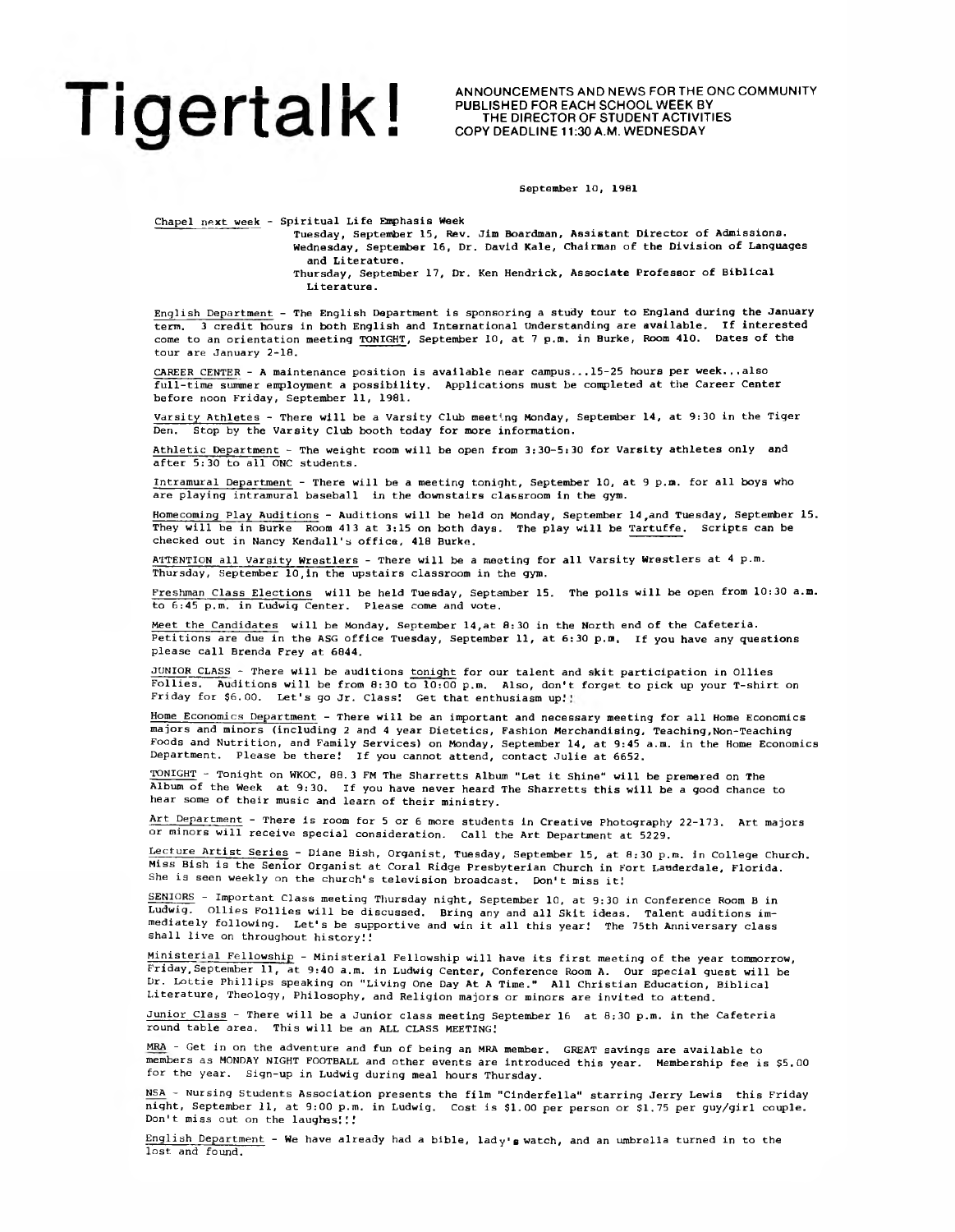THE SHARRETTS concert is now only a week away. Get your tickets now during the lunch and dinner hours. The Sharretts are being presented by the 1982 AURORA staff on Friday, September IB, at 8 p.m. in Chalfant Hall.

The Gym and track will be closed at 8:00 on Thursday, September 10, and Tuesday,September 15, The weight room and swimming pool will be open during their regular hours.

WOMEN - There will be a meeting of all women interested in Intracollegiate Softball Friday, September 11, during the Chapel hour. If interested please attend or contact Coach Patterson.

FOUND - One pair of men's glasses at the football game last Saturday. Come to the secretary's office in the gymnasium.

Soccer - Want a side line view of soccer games? Anyone who is interested in being a Ball Assistant at soccer games call Michelle Tingley at 6605 or Coach Culp at 5255.

English Department - A 6-week Speedway reading session will be offered in the English Lab beginning September 22. The time is Tuesday, Thursday, 2:00-3:15 p.m. If interested, see Mrs. Turner for further details.

COME ONE COME ALL there will be Junior Class Meeting Wednesday, September 16,after church at 8:30 p.m. in the Conference rooms. Plan now to attend.

### ROOM CHANGES AND ADDITIONS

ADD

| $22 - 10502$                        | Crafts                   | 2 hrs | 12:50                 | MW.      | <b>Thompson</b> | A024         |
|-------------------------------------|--------------------------|-------|-----------------------|----------|-----------------|--------------|
| 11-105 02<br>43-112 01<br>43-012 01 | Chem for Life Sci<br>Lab | 4 hrs | 1:55<br>$2:45 - 5:15$ | MWF<br>м | Grothaus        | R206<br>R228 |

### Room Changes

| 65-121 01     | U.S. History                 | TO A411        |  |
|---------------|------------------------------|----------------|--|
| 10-131 01     | BL I Understanding the Army  | TO A209        |  |
| $10 - 13103$  | BL II Understanding the Army | TO A209        |  |
| $10-131$ 02   | BL I Understanding the Army  | TO A308        |  |
| $10 - 13104$  | BL II Understanding the Army | TO A308        |  |
| $10 - 13201$  | BL I Orient & Mountain       | TO A209        |  |
| $10 - 13202$  | BL II Orient & Mountain      | TO A209        |  |
| 45-390 01     | System & Analyst & Design    | <b>TO R204</b> |  |
| 51-101 07     | Old Testament Survey         | <b>TO A208</b> |  |
| 25-481 01     | Instr Lit & Conducting       | TO CHAL        |  |
| 52-141 01     | Begin Phil Syst.             | TO A408        |  |
| $22 - 371$ 01 | Western Art History          | <b>TO A024</b> |  |
| $53 - 365$    | Christ, Educ of Adults       | <b>TO A307</b> |  |
|               |                              |                |  |

REGISTRAR'S OFFICE - Any changes in schedule must be processed through the Registrar's Office.

"Gentle words cause life and health; griping brings discouragement," (Proverbs 15:4).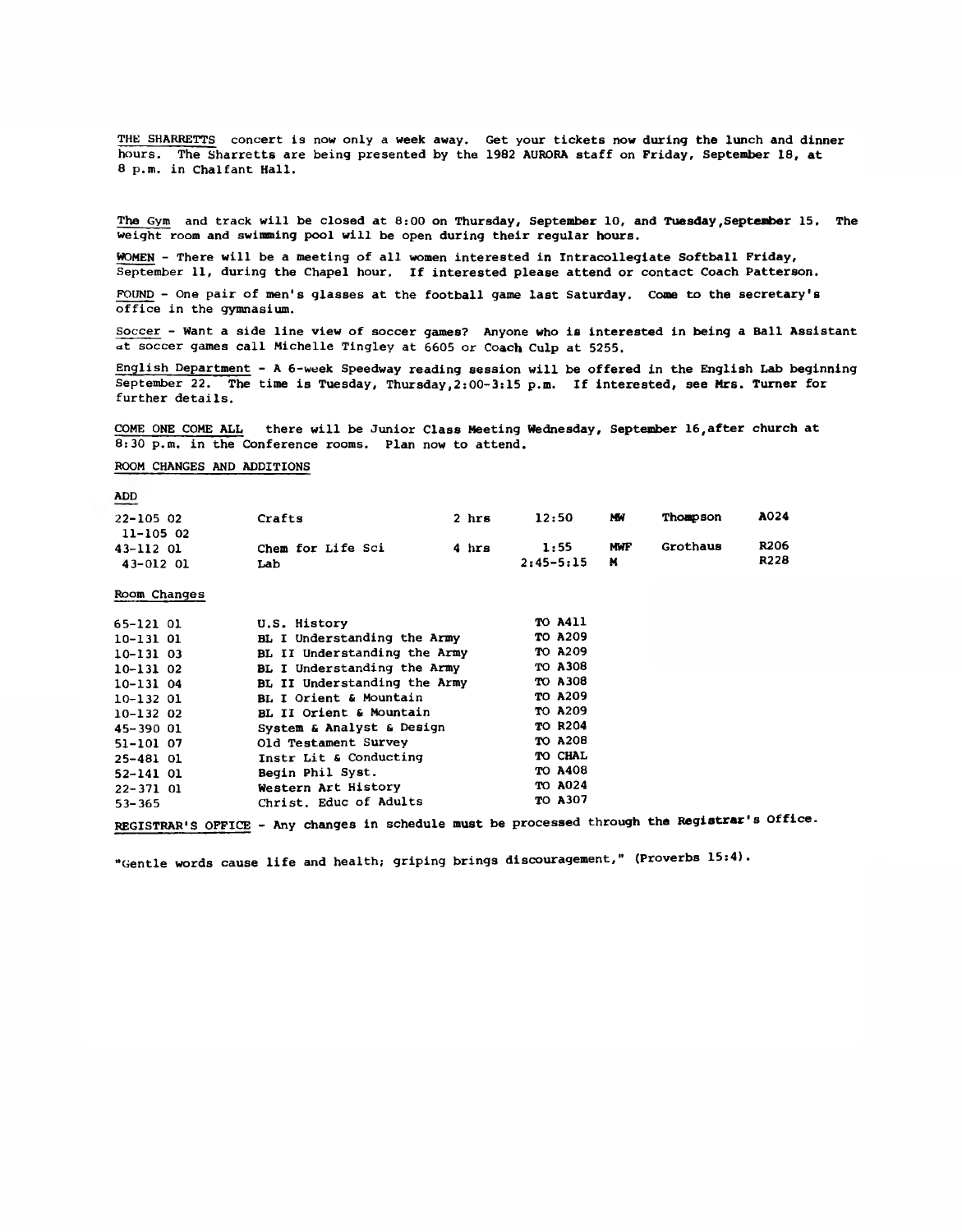### ■ ■ I % I | X ■ COPY DEADLINE 11:30A.M. WEDNESDAY

2 \_\_\_ I — I I \_ I ANNOUNCEMENTS AND NEWS FORTHEONC COMMUNITY I I *r \* I T T I *U* I PUBLISHED FOR EACH SCHOOL WEEK BY ■ 1 1 1 I I I V V ■ THE DIRECTOR OF STUDENT ACTIVITIES

### September 17, 19B1

Chapel next week Tuesday, Larry Watson, Athletic Director of the Physical Education Department Wednesday, C. William Ellwanger, Assistant Professor of Theology Thursday, Melvin McCullough, Pastor of College Church.

English Department A 6-week Speedway Reading Session will be offered in the English Lab beginning September 22. The time is Tuesday and Thursday from 2:00 - 3:15. If interested see or call Mrs. Turner at 5280 or Room 406 Burke for further details.

MERCHANT FAIR See the latest in fashion, sportswear, wedding attire, banking opportunities, bicycler and more here on the campus of ONC. Look for the Junior Class Merchant Fair on Friday, September 25, all day in the quad.

Religion and Philosophy A church within driving distance of campus desires part-time Youth Director Contact Division of Religion and Philosophy for details.

Intramural Department Faculty, Staff and Students. Anyone interested in forming a bowling league should register with Coach Newsome next week. This Is a mixed league with 5 persons per team needed. Any other information can be picked up from Coach Newsome in the gym.

Career Center The Collegiate Job Fair will be held October 16 at North Central College in Naperville, Illinois. Applications and information are available at the Career Center, Burke #021.

LAW To all students going into the fields of Law, Social Justice or related areas: The Pre-Law Club may be for you. If interested call 6847 to find out about the exciting things planned for this year.

ATHLETIC DEPARTMENT There will be a Varsity Club picnic for all Varsity Lettermen following the football game this Saturday at 5:00 p.m. in the Si.owbarqer Athletic Field.

Car Wash On Thursday, September 17, the SHEA (Student Home Economics Association) is having a car wash. It will be in back of McClain from  $A_1 Q0 - 6$  00 p.m. The cost is \$1.50.

Ministerial Fellowship There will be a meeting tomorrow, Friday, September 18, at 9:40 a.m. in Ludwig, Conference Rooms A and B. Our special guest speaker will be Beverly Lee, speaking on "How to Build Your Self Esteem." All Christian Education, Biblical Literature, Theology, and Religion majors or minors are invited to attend.

English Department is sponsoring a study tour to England during the January term. Three credit hours in both English and International Understanding are available. If interested contact. Professor Streit in the English Department. Dates of the tour are January 2-18.

Circle K All people who signed up at Club Day plus anyone else interested in becoming a member of Circle K there will be a screening meeting Thursday, September 17,in Wisner, Room 154 at 7 p.m. NOTICE the location is a correction. There will be a whole new concept in Circle K. Come and see for yourself.

Important Meeting for all men interested in participating in Men's Varsity Tennis there will be a meeting on Monday, September 21, at 3 p.m. Room 307 Burke.

FINANCIAL AID Anyone who has Financial Aid and has not yet signed at the Financial Aid Office, please do so by September 23, 1981.

SECURITY It is mandatory that all Students, Staff, and Faculty register any (or all) vehicles, owned or operated to and from the college. It is your responsibility to have a proper decal, on all vehicles. Registration may be completed from 8 a.m. - b p.m. in the Security Office in the lower level of Ludwig.

Interested in Science Thursday, September 17,at 7 p.m. in Reed Planetarium will be the first Society of Associated Science Students (SASS) meeting. This will be a "meet-the-science-club" meeting along with an exciting star show. So come and get involved with those that get involved with science.

Drama Club First-all-c.lub Drama meeting Thursday, September 17, at 7:00 p.m. in Conference Room A.

National Hispanic Scholarship Fund Applications for the National Hispanic: Scholarship Fund are available in Dr. Bembry's office, 005 Burke Administration Building. Applicants must be United States citizens of Hispanic American heritage presently enrolled and attending college as full-time students in undergraduate or graduate standing. In addition, they must have completed twelve units of college work prior to submission of the application. Students who have maintained at least a  $3.00\,$ GPA will be given first consideration. See Dr. Bembry concerning further details.

Minority Graduate Student Locater Service College junior, senior and graduate students who are members of racial and ethnic minorities in the U.S. are encouraged to make their names available to graduate schools seeking minority applicants through the Minority Graduate Student Locater Service. Additional information is available in Dr. Bembry's Office, 005, Burke.

Summer Minority Intern Program State Farm Insurance companies have instituted a "Summer Minority Intern Program" to provide minority college students, completing their junior year an opportunity to gain "exceptional business exposure in the insurance industry." More information is available in Dr. Bembry's office, 005, Burke.

"The Lord demands fairness in every business deal. He established this principle," (Proverbs 16:11)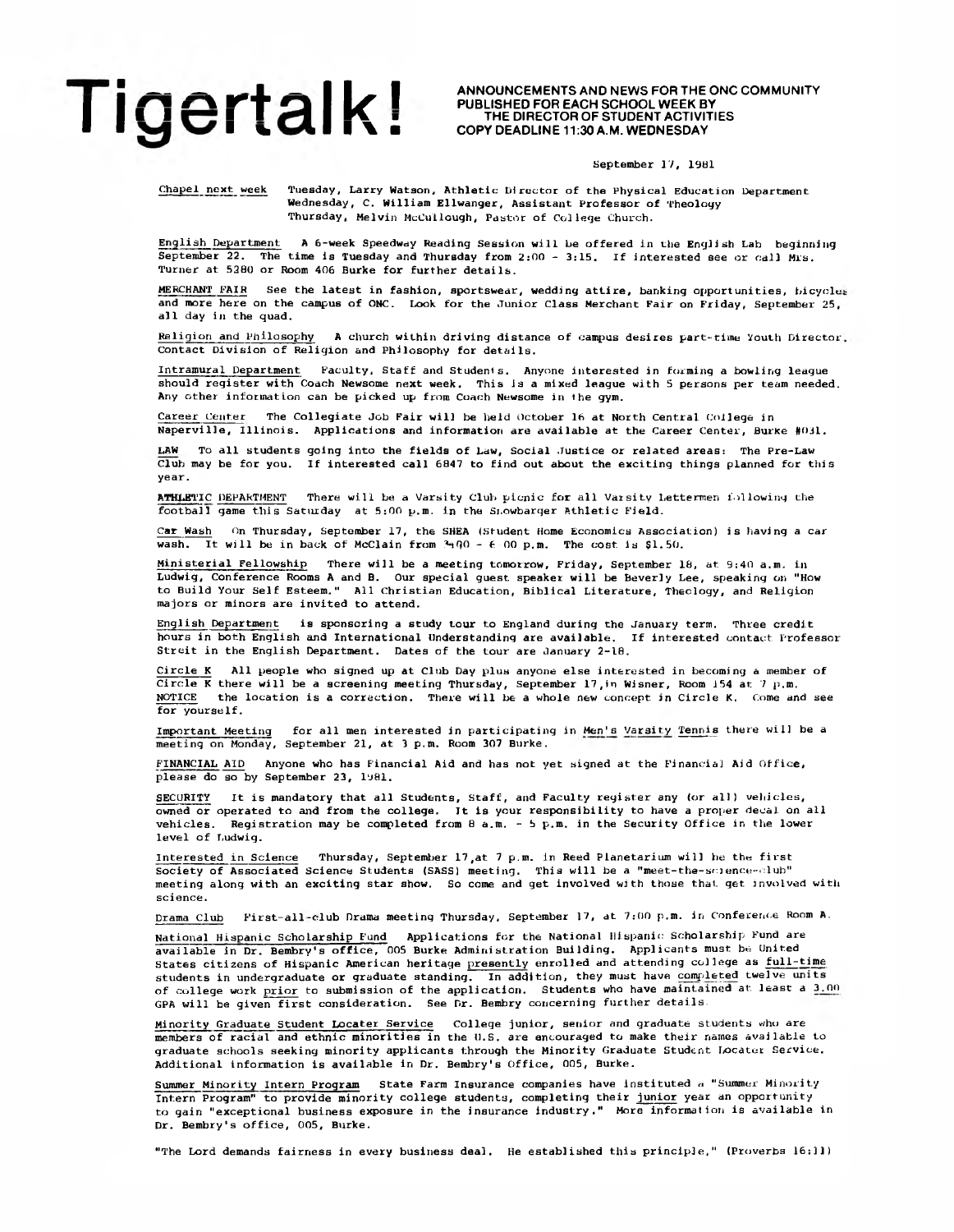### Tige best and new FOR THE ONC COMMUNITY

PUBLISHED FOR EACH SCHOOL WEEK BY THE DIRECTOR OF STUDENT ACTIVITIES COPY DEADLINE 11:30 A.M. WEDNESDAY

September 24, 1981

Chapel next week REVIVAL

Evangelist, Dr. Leslie Parrott, President

Song Evangelist, Professor Ray Moore

Remember, Chapel during Revival meets Tuesday through Friday.

"If my people, which are called by my name, shall humble themselves, and pray, and seek my face, and turn from their wicked ways; then will I hear from heaven, and will forgive their sin, and will heal their land," (2 Chronicles 7:14).

FILM Would You Be Willing To Die For Christ? See the true, dramatic story of John Hus, who took his stand and died for Christ. The film John Hus will be shown Friday, October 2, in Ludwig Cafeteria, following the Revival Service. Admission is \$1.00 per person and \$1.50 per boy/girl couple. Tickets will be on sale Tuesday through Friday - Ludwig Foyer. Don't miss this film which was named "Film of the Year" for Christian films.

FACULTY AND STAFF Revival Prayer Meeting tomorrow, September 25, at 9:45 a.m. in the Kelly Prayer Chapel.

FOUND A ladies bracelet. Can be claimed at the Director of Student Activities Office in Ludwig.

ONC TIGERS The ONC Tigers go to Decatur, Illinois on Saturday, September 26 to take on Millikin. Come and support your Tigers. Goodluck Tigers!

REPLACEMENT I.D. PICTURES Pictures will be taken every Monday 1-5 p.m. in the Registrar's Office. The charge for a replacement I.D. is \$1.00.

CIRCLE K There will be a short meeting for new members of Circle K Thursday, September 24 at 7 p.m. in McClain Lounge.

ENGLISH DEPARTMENT The English Department is sponsoring a study tour to England during the January term. Three credit hours in both English and International Understanding are available. If interested contact Professor Streit in the English Department. Dates of the tour are January 2-18.

CAREER CENTER Application forms are still available for the Collegiate Job Fair which will be held on Friday, October 9, 1981 at North Central College, Naperville, Illinois. Students who have already registered should note: INTERVIEWS WILL NOT BE SCHEDULED BEFORE THE JOB FAIR AS WAS ANNOUNCED PREVI-OUSLY. If you have any questions feel free to contact the Career Center. The deadline for registration is OCTOBER 9th.

PRE-LAW There will be a meeting for all students interested in joining Pre-Law Friday, September 25. during the chapel time in Conference Room A, Ludwig.

CAR WASH Because of the rain last Thursday, the SHEA Car Wash was postponed. It will be held Thursday, September 24, behind McClain from 3:00-6:00 p.m. The cost is \$1.50.

SENIORS Anyone who has not had their Senior Portraits taken may call Blankenburg's Photography Studio (932-4117) for a final opportunity for a photo sitting. This make-up date is Monday, September 28th. Please call Blankenburg's for an appointment.

TUTORING SERVICE For anyone having difficulty with their classes, the school has a Tutoring Service that can help you. Student Tutors are those who are on the Work-Study Program. This makes the cost for you very low. Only .70\$ per hour. Contact Professor Kranich by phone (5349) or in his office (Burke 006) for details.

REED HALL There has been a set of keys found in Reed Hall. Please claim them in the Divisional Secretary Office.

JERRY LEWIS RETURNS! Come see the film "The Big Mouth" sponsored by NSA, Saturday, September 26, at 8:30 p.m. in Ludwig. The cost is \$1.00 per person or \$1.75 a couple.

NURSING STUDENTS There will be a Popcorn Party Thursday night, September 24, at 9:00 p.m. in Williams Lounge. Nursing Students in Action (NSA) wants to let you in on all the activities we have planned for you this year. Freshmen Nursing students are especially encouraged to come. Bring your own can of pop. A 25¢ donation will be taken at the door.

JUNIOR CLASS Junior Class T-Shirts will continue to be sold this week during meal hours. They are still just \$6.00. Quantities are limited so get yours soon!

MERCHANT FAIR Be sure to come and see the latest in fashion, wedding attire, sportswear, banking opportunities, and more right here on the campus of ONC. The Junior Class Merchant Fair will be tomorrow, September 25, 1981, all day.

JUNIORS Be watching for the next Junior Class meeting coming up SOON!

"Humility and reverence for the Lord will make you both wise and honored," (Proverbs 15:33).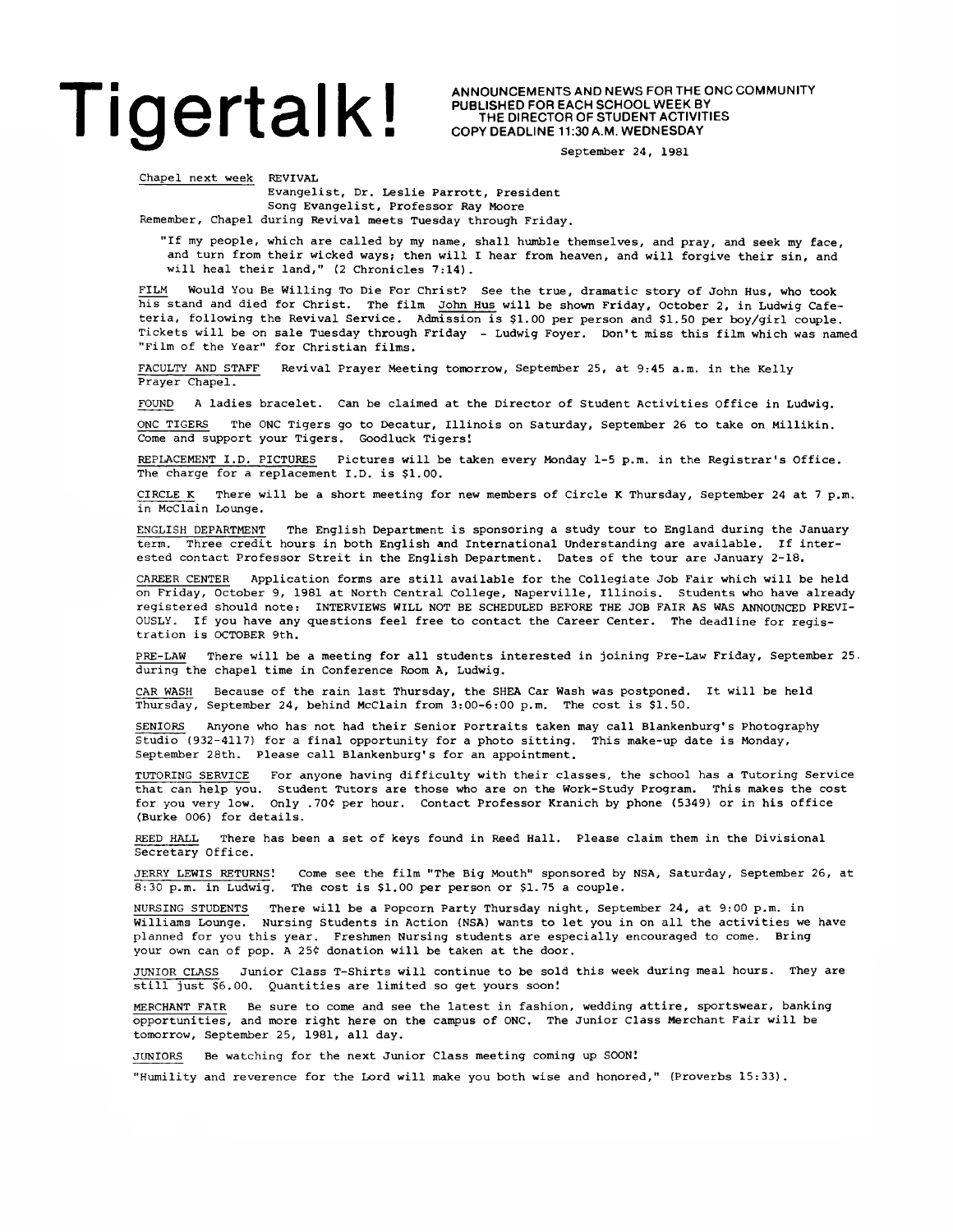**PUBLISHED FOR EACH SCHOOL WEEK BY THE DIRECTOR OF STUDENT ACTIVITIES COPY DEADLINE 11:30 A.M. WEDNESDAY October 1, 1981**

**Chapel next week Tuesday, Dr. Forrest Nash, District Superintendent, Chicago Central District Wednesday and Thursday, Mike Estep, Festival of Youth in Missions**

**WOULD YOU BE WILLING TO DIE FOR CHRIST? See the true, dramatic story of John Hus who took his stand and died for Christ. The film, JOHN HUS, will be shown Friday, October 2, in Ludwig Cafeteria following the revival service. Admission is \$1.00 per person and \$1.50 per boy/girl couple. Tickets will be on sale Tuesday through Friday in Ludwig Foyer. Don't miss this film which was named "Film of the Year" for Christian films.**

**ENGLISH DEPARTMENT The English Department is sponsoring a study tour to England during the January term. Three credit hours in both English and International Understanding are available. If interested contact Professor Streit in the English Department. Dates of the tour are January 2-18.**

**FUTURE PARSONAGE WIVES There will be a meeting Monday, October 5, at 7 p.m. in Conference Room A of Ludwig Center. Mrs. Margaret Bloom will speak on the priorities of a parsonage wife.**

LOST A lady's silver I.D. bracelet. The name on the bracelet is "Lene. Call 6654 if found.

**FOREIGN LANGUAGE DEPARTMENT The Foreign Language Department is sponsoring a 24-day study tour to Spain and North Africa. The dates for the tour are December 29-January 21. A student may earn 3 credit hours in Spanish and International Understanding. If interested see Professor Wills in Burke 401.**

**STUDENT FACULTY COMMITTEES Any students interested in participating on a Student-Faculty Committee should sign up at the Ludwig desk on Thursday and Friday, October 1 and 2. A brief description of each committee's function will be available there. Appointments to the committees will be made next week by the Student Council Executive Committee. If you have any questions please get in touch with Juli Crabtree, 5339.**

**TELEPHONE DIRECTORIES College Telephone Directories are completed. Students who live off campus may pick up your copies of the college telephone directory at the Ludwig Center Information Desk by presenting your student I.D. before October 15. Any corrections to the directory should be mailed to the Campus Operator, Box 11.**

**CIRCLE K There will be a mandatory meeting in Wisner at 7 p.m. October 8. Guest speaker will be from Trevecca Nazarene College.**

**REGISTRAR The last day to drop Block I classes is October 2, 1981. Block II begins October 26.**

**Replacement I.D. pictures will be taken every Monday, 1-5 p.m. in the Registrar's Office. There is a \$1.00 charge for replacement I.D.'s.**

**All changes in registration must be properly processed in the Registrar's Office. A grade of F is given for courses if you stop attending without processing the drop form in the Registrar's Office. The last date to officially drop a Block I course is October 2. The last date to officially drop a full semester course is the second Friday after the distribution of mid-term grades which is likely to be November 6. On the other hand, no credit is given for courses in which you did not properly register. The last day to process add slips in the Registrar's office will be Monday, October 5. Block II classes are the only exceptions to this deadline. If you're not officially registered by then, it will be too late.**

**Orientation to Home Economics, 67-101, Section 1, Tuesday and Thursday from 10:40-11:40am has been changed to Block II which begins October 26, 1981.**

**VOLLEYBALL The first home match of girls' volleyball will be October 5 at 7 p.m. against Rosary College. Come support the girls.**

**SOFTBALL There will be a meeting Monday, October 5, at 4 p.m. in the Gym for all girls interested in playing intercollegiate softball. It is important that you attend this meeting. Contact Coach Patterson if you are unable to attend.**

**SHEA The first CURRENT order will be sent Thursday, October 1. Please take your orders and money to the Home Economics Department. The next order will be sent October 23.**

**There will be a SHEA meeting Monday, October 5, at 9:45 in the Home Economics Department. The film CAREER DRESSING will be shown. Also, the Homecoming Style Show will be discussed.**

**October 30-31 is the IHEA Conference at the Hyatt Regency O'Hare in Rosemont, 111. Any SHEA member may go, but we need your reservation. For more information, call Julie at 6652.**

**WRA The WRA Prayer Breakfast will be Saturday, October 3, at 9:30 a.m. in Williams Lounge. The guest speaker is Evelyn Wiens. Admission is Free.**

**ATHLETIC DEPARTMENT There will be a meeting at 9:30 a.m. on Monday, October 5 for all girls interested in Varsity Basketball. This will be held in the Tiger Den in the gymnasium.**

**CAREER CENTER All Olivet Students who attend the COLLEGIATE JOB FAIR on October 16th must submit verification of attendance to the Career Center on Monday, October 19th,in order to receive educational leniency for missed classes. A copy of the interview schedule card will be accepted for this purpose.**

**The UNIVERSITY OF TULSA Graduate School will have recruiters on our campus October 14 between 1:30 and 3:00 p.m. in Ludwig Center. The University of Tulsa is a fully accredited, doctoral degree granting, private institution located in Tulsa with an enrollment of 6,000 students. The University offers graduate degrees in the following areas: Master of Arts, Master of Science**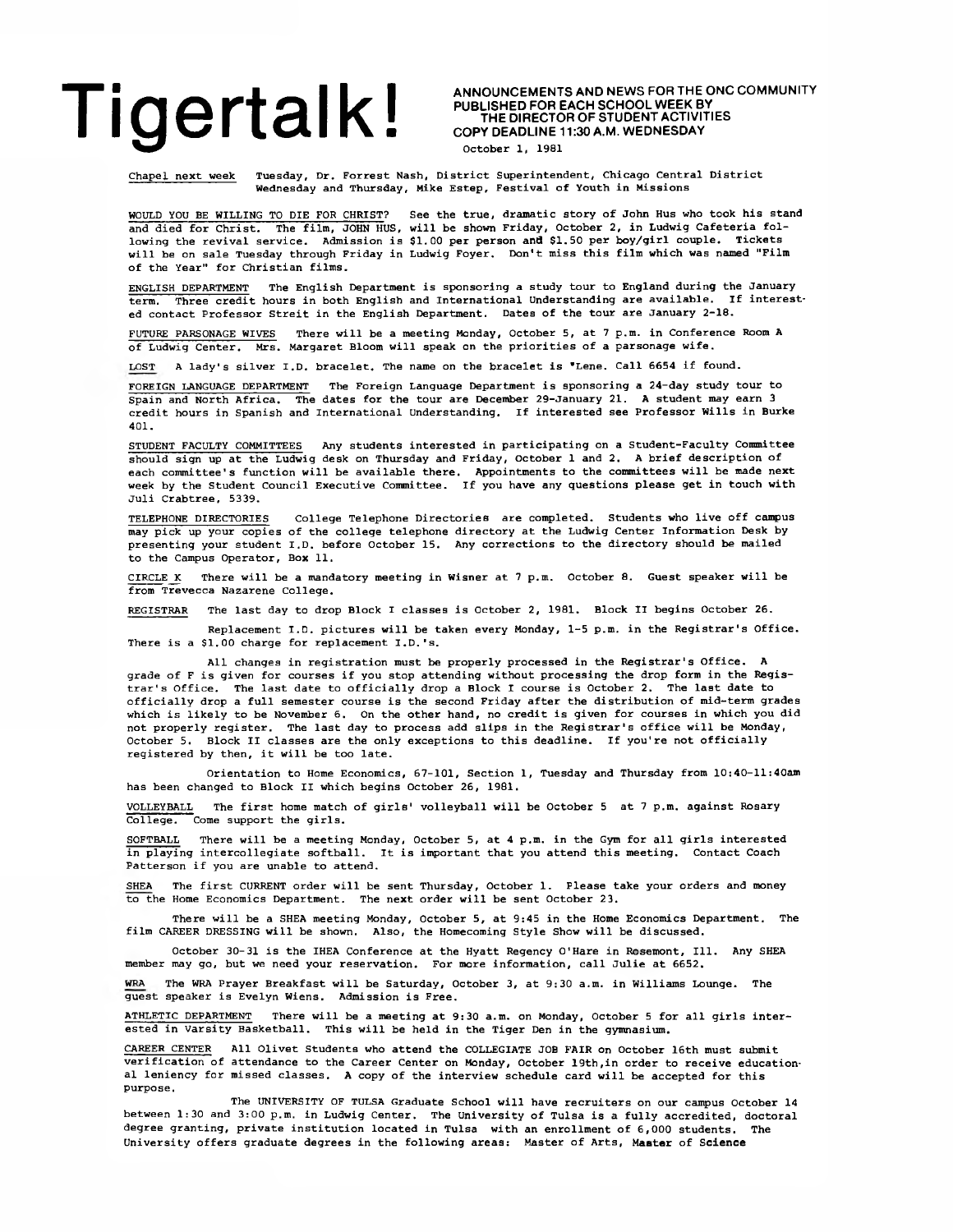**Master of Business Administration, Master of Engineering, Master of Engineering Management, Master of Music, Master of Music Education, Master of Teaching Arts, Master of Fine Arts, Doctor of Education, Doctor of Philosophy.**

**NURSING STUDENTS NSA will be taking orders next week in Ludwig for Nursing Sweaters. Cost will be \$12.50. Watch for signs telling the dates and times orders will be taken.**

**SENIOR CLASS COUNCIL Are you there? Important Council Meeting THIS Tuesday, October 6, at 10:30 in Conference Room A. All Senior Class welcome. Who knows,you may end up a council member. Come** and watch the fun!!!

**THANK YOU Thank you for all who participated in the Kiwanis Peanut Drive. We helped them raise over \$10, 0001.' Way to go Circle-K.**

**"It is possible to give away and become richer! It is also possible to hold on too tightly and lose everything. Yes, the liberal man shall be rich! By watering others, he waters himself," (Proverbs 11:24,25).**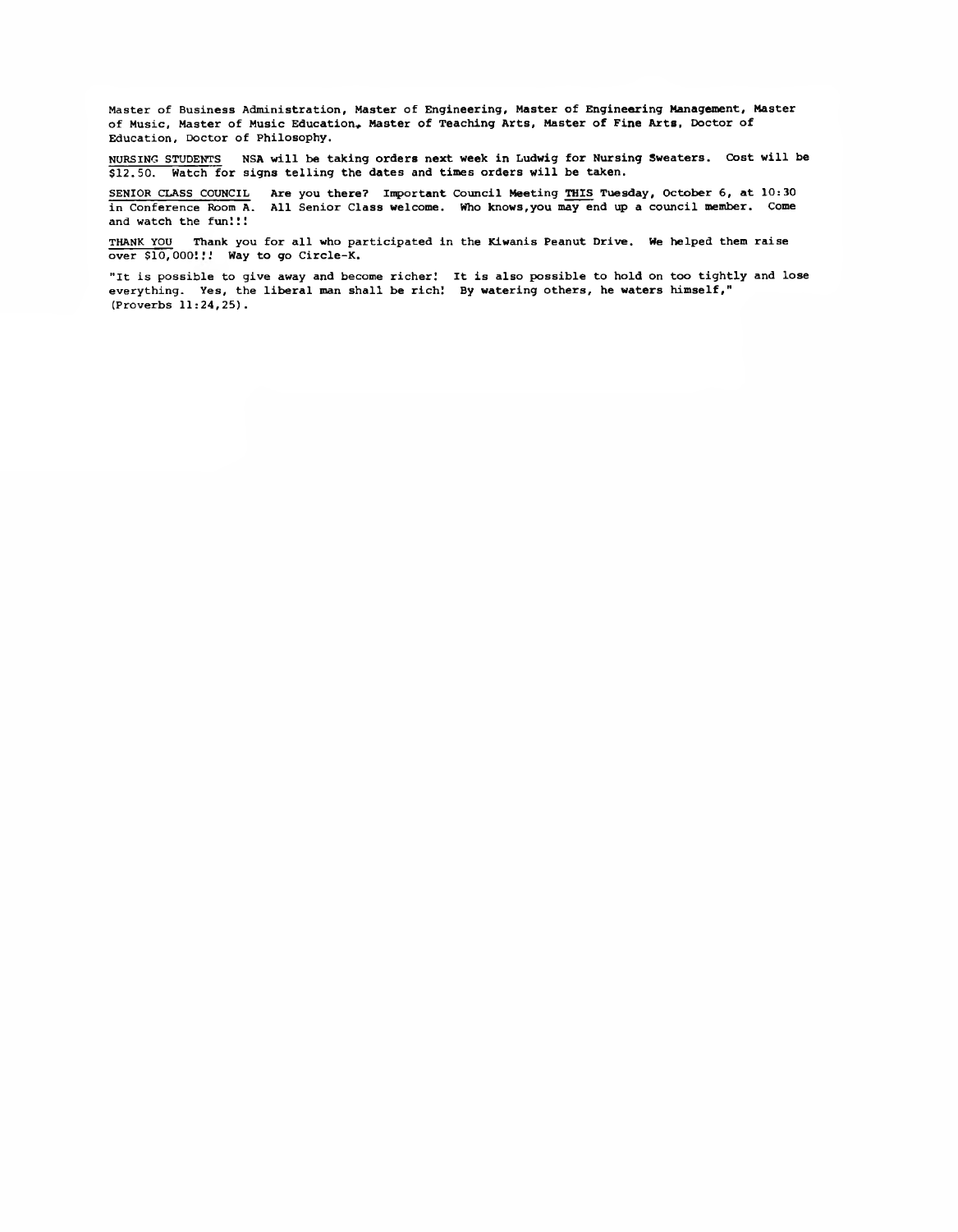# Tige reach school week by announcements and news for the onc community PUBLISHED FOR EACH SCHOOL WEEK BY **AND WELL AND WELL AND A WELL AND A WELL AND A WELL AND A WELL AND A WELL AND A WELL AND A WELL AND A WELL AND A WELL**

there.

**PUBLISHED FOR EACH SCHOOL WEEK BY THE DIRECTOR OF STUDENT ACTIVITIES COPY DEADLINE 11:30 A.M. WEDNESDAY**

October 8, 1981

Chapel next week Harry Dickerson Chapel Series, October 13-15 Speaker, Dr. Reuben Welch, Chaplain, Point Loma College

RED ROOM The Red Room will be closed Saturday and Sunday evenings, October 10 and 11, for cleaning. CIRCLE-K Don't forget there's a meeting Thursday, October 8, at 7 p.m. in Wisner 154. See ya

INTRAMURAL DEPARTMENT This is the last week for you to sign-up for Intramural Bowling League. Sign up in the gym. Also, this is the last week to sign-up for co-ed volleyball. Sign-up in the gym.

G.R.E. REGISTRATION Graduate students or seniors who are planning to meet a graduate school admission or candidacy deadline for submitting G.R.E. Aptitude and/or Advanced Test(s) scores can acquire a registration packet at the Education Office, Burke 0-11. Olivet is one of the regional testing centers for the December 12 examination date. NOVEMBER 6 is the last postmark date for registration with a late fee of \$10 for registrations November 7-17. Regular fees for these tests are \$24 per test. If you have questions, call 939-5232.

HAITI TRIP Joint ONC and Mid-America Nazarene College Tour in Nutrition and Agriculture. January term, 1982. Students intending to take this course should pick up and complete a registration of interest form available in the Science Division Office. See Dr. R. Hayes (R 216) for details.

DEAN'S OFFICE Room Change...51-459-01 - Bible and Life - to Reed 174-5.

CAREER CENTER Don't forget! Recruiters from the Graduate Schools of the University of Tulsa will be visiting our campus next Wednesday...October 14. Feel free to stop by their table display in  $L$  **j** .g Center for more information.

Servicemaster Industries Inc. is seeking qualified persons for Managerial Positions. A recruiter has contacted the Career Center and will visit campus to interview interested Seniors. Please leave your name, major and phone number with the Career Center. A copy of your resume would also be helpful.

Pastor Deri Keefer from the Lombard Church of the Nazarene will be in Ludwig Center on Friday afternoon. He is anxious to assist seniors in finding employment in the Lombard (northwest Chicago) area. See him for employment opportunities.

STUDENT FACULTY COMMITTEES Sign-up for Student-Faculty Committees will continue through Friday, October 9. The sign-up notebook is located at the Information Desk. All those who sign up will be notified of committee assignments by Wednesday, October 14. Thank you for your interest.

TUTORING SERVICE Have you had a low score on a test and need help to understand the subject? The school has a low cost Tutoring Service that is designed to help you. Call Professor Kranich at 5349 or stop by the office (Room 006) in Burke Administration Building for details.

**TWIRP** WEEK Look out all you women...here it is aqain. Twirp week will begin on Tuesday, October 13 and last until Sunday, October 18. Look for posters in Ludwig Center for more information and start saving those pennies!!!

WANTED Wanted—Models for the Homecoming Style Show. If you have sewn or someone has sewn for you within the last year, please contact the Home Economics Department. We also need guys and children tool Dress rehearsal is Friday, October 23, from 3:30-4:30 in Wisner.

But as for me, O Lord, deal with me as Your child, as one who bears Your name! Because You are so kind, O Lord, deliver me," (Psalms 109:21).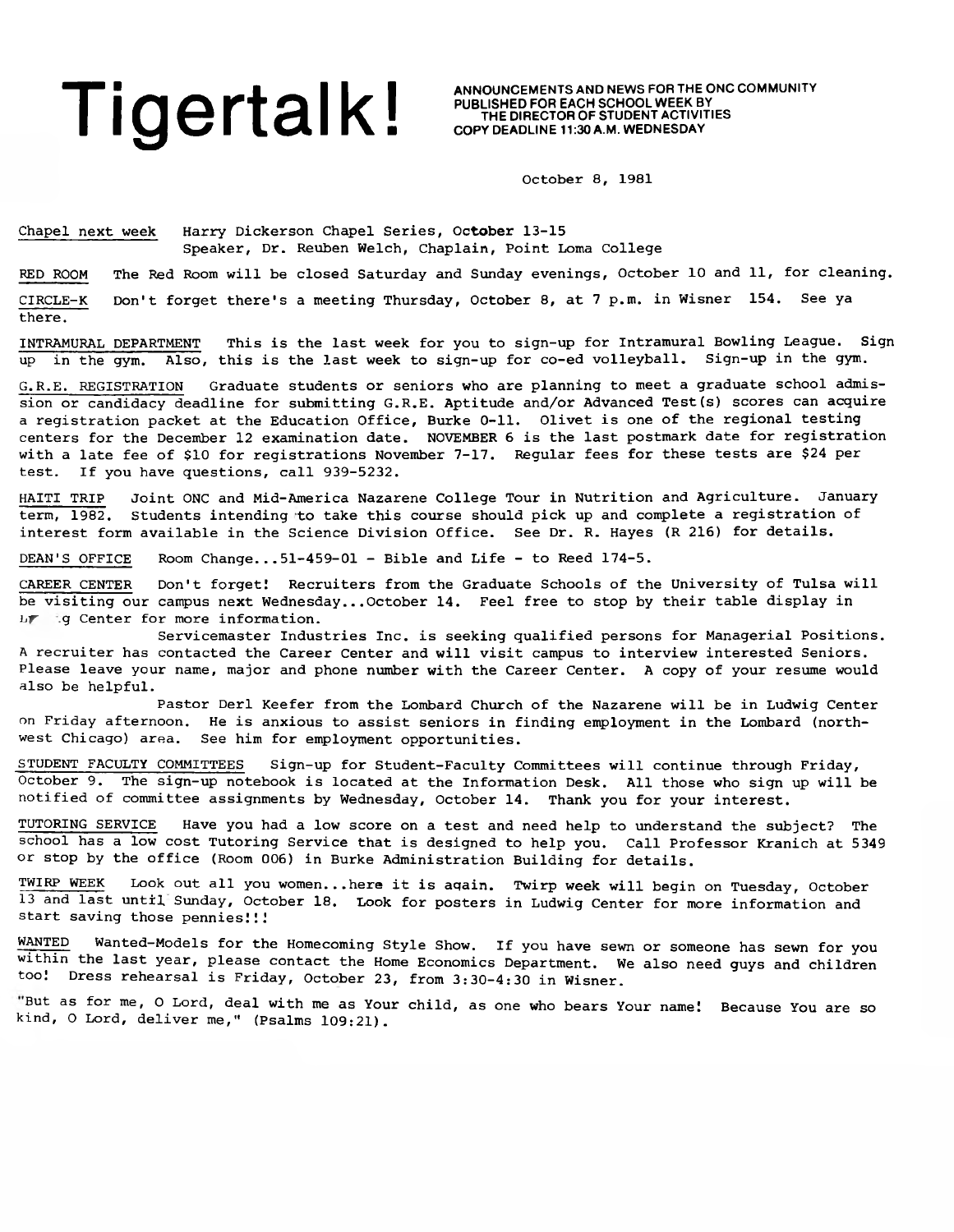**ANNOUNCEMENTS AND NEWS FOR THE ONC COMMUNITY PUBLISHED FOR EACH SCHOOL WEEK BY THE DIRECTOR OF STUDENT ACTIVITIES COPY DEADLINE 11:30 A.M. WEDNESDAY**

**October 15, 1981**

**Chapel next week Tuesday, professor Robert Collins, Missionary to Brazil Wednesday and Thursday, Rev. Jonathan Salgado, Director of Nazarene Theological Institute, Guatemala**

**MINISTERIAL FELLOWSHIP Will be meeting this Friday, October 16, at 9:40 a.m. in Ludwig Conference Rooms A and B for a very special meeting. Dr. William Bell, Chairman of the Psychology Department, will be speaking to us on "How to Handle Discouragement and Depression." All members, as well as interested Religion, Christian Ed, Theology, and Biblical Literature students are invited to attend.**

**NURSING MAJORS Friday, October 16,will be your last chance to buy an "ONC Nursing Sweater". Orders will be taken during lunch and dinner in Ludwig. Those who have not paid yet must do so by Friday.**

**HAITI TRIP Joint ONC and Mid-America Nazarene College Tour in Nutrition and Agriculture. January term, 1982. Students intending to take this course should pick up and complete a registration of interest form available in the Science Division office. See Dr. R. Hayes (R 216) for details.**

**NORTHWEST INDIANA DISTRICT Students from the Northwest Indiana District, your district would like to treat you to an informal, get-acquainted dinner. The dinner is planned for Tuesday, October 20, 6:30 p.m. at the Redwood Inn. You must find your own transportation. Please contact Cathy Emmons, Box 663, or call 6889 if you do plan to attend the dinner so we can get a head count.**

**LOST AND FOUND Jackets, books, and umbrellas have been left in Chalfant Hall. To claim, see Mrs. Beatty, Chapel Attendance Director, in the Chapel office in Chalfant.**

**UNITED WAY "It works for all of us!" The month of October is United Way emphasis month in Kankakee County. All Olivet employees have received pledge cards. Please return and/or pledge to the person designated AS SOON AS POSSIBLE. Any student that desires to share in the United Way** fund may leave a donation with Mrs. Barbara Najarian in the Assistant to the President's office by October 20th. THANKS. Our Kankakee friends share with us. Let us do the same.

**CAREER CENTER A special seminar for the class of 1982 will be offered Thursday, October 22, at 8 p.m. in Burke #014. This seminar will emphasize career search and interview skills. December grads are strongly urged to attend. Please register with the Career Center before October 21 if you plan to attend.**

**Servicemaster Industries, Inc. (a nation-wide organization) is seeking qualified persons for Managerial Positions. A recruiter has contacted the Career Center and will visit campus to interview interested Seniors. Please leave your name, major and phone number with the Career Center. A copy of your resume would also be helpful.**

**VOLUNTEERS Rankin Church of the Nazarene is looking for volunteers for many church activities: Sunday school, piano player, music, and teens. For more information call Rev. Wright at 935-0676. Good experience'for all Religion and Christian Ed majors.**

**WKOC Every Monday, Wednesday and Friday at 8 p.m. WKOC presents "Great Radio Classics". Next Week: Monday-Dr. Faustus, Wednesday-Bllly Budd, Friday-The Scarlet Pimpernel. Randy King will be hosting "The Gaithers through the years" on October 16 at 7 p.m.-19 at 9pm. Brian King, Shawn Sloan and Wayne Carey will interview with Bill Gaither on October 19 at 6:30p.m.**

**Next week Joe Nugent and Mike Parsons will host the "New Day Show" at 6 a.m. to 8 a.m. Mike and Joe will bring you items to inform, inspire and amuse.**

**UNDERCLASS PICTURES Pictures for the yearbook will be taken today and tomorrow in the Formal Lounge in Ludwig. Price is \$5.75. Sign up at the Information desk in Ludwig.**

**SENIORS Did you forget to turn in a Senior Proof for use in the Yearbook? Friday is the LAST DAY that it will be accepted. Please mail to Aurora, Box 25, or to Blankenberg's Photo Studio.**

**WRA WRA is still selling flowers for Sweetest Day. They may be purchased in Ludwig for \$1.00. Flowers will be delivered in the dorms on Friday, October 16. Brighten up someone's day with a flower that says "I care."**

**IN CONCERT Pete Carlson will be in Chalfant Hall on Friday, October 17,for a concert at 8 p.m. Tickets may be purchased in Ludwig or at the door. The doors will be open at 7 p.m. This, is not an event for Twirp Dates only-this is for everyone!**

**STYLE SHOW Everyone interested in modeling for the Student Home Economics Style Show during Homecoming must have information sheets filled out and turned in today. They may be submitted to Ms. Frey in the Home Economics Department or to Julie Schneider.**

**PRE-LAW There will be an important meeting to finalize float plans Thursday, October 15, at 5:30 in Ludwig Center in the Faculty Lounge.**

**BACKGAMMON TOURNAMENT October 26 and 27 will be the sign-ups for all persons interested. There** is a 50¢ entrance fee. Prize awarded. Sponsored by the Sophomore class.

**FACULTY AND STAFF Several students would like to work at your disposal on Saturday, October 17, to earn a ticket to the Bill Gaither Benefit Concert. They'll work for you up to 8 hours, and you buy their ticket; you are making the contribution and get the tax deduction. Phone the office of Bev Lee, 5230, to hire a helper for October 17: wash windows, clean garage, babysit, yard work, etc. Momentum and excitement are growing!**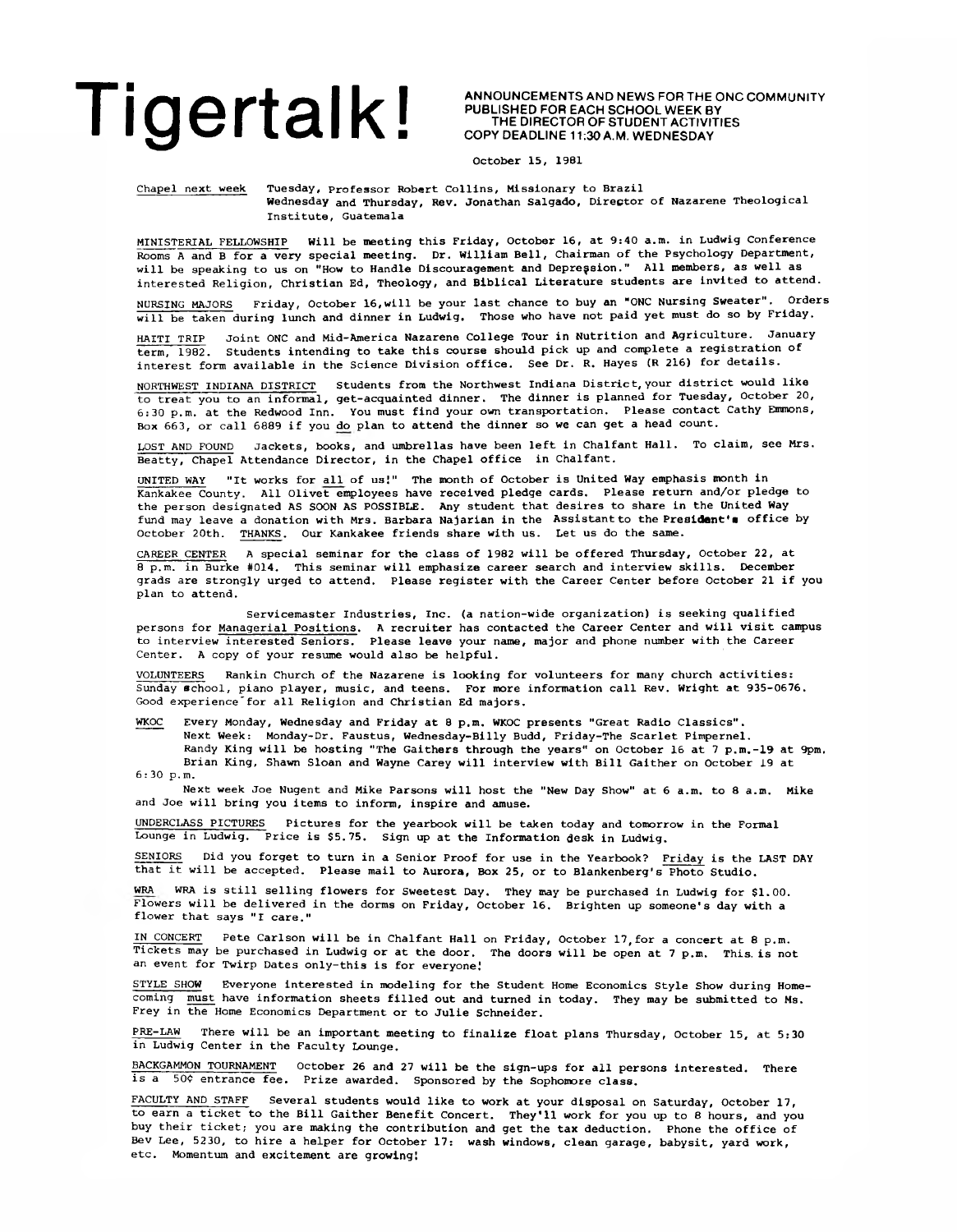**FACULTY, STAFF, STUDENTS If you haven't already, buy your ticket today for the Bill Gaither Benefit Concert Monday, October 19, at 8 p.m. in Chalfant Hall. Let's show the Gaithers we love Olivet, too, and we appreciate their generous contribution to the Larsen Fine Arts Center of finance, talent, energy, and time. Remember, the \$20 for your ticket is a donation. Tickets are on sale in the Development office in Burke and during mealtimes in the foyer of Ludwig. Momentum and excitment are growing. It's going to be the event of the year.**

**COLLEGE CHURCH "My spiritual life seems to always be up and down. I feel like giving up'." Ever feel that way? Is there a positive side to up-and-downness? What does sanctification mean in the Thursdays of my life? Why, how, and when is sanctification? Is there life after sanctification? These kinds of issues will be treated this Sunday, October 18, as the College Department meets together for a combined session in the Ludwig Dining Hall for Sunday School, 9:45-10:35 a.m. Join us, w o n 't you.**

**College Church wishes to thank all ONC'ers for participating in the nights of special class emphasis during the recent Fall Revival. We further want to extend our appreciation to you for being a part of Adopt-A-Student Sunday. Our records show that over 150 students were adopted as lunch guests by families of College Church. Thanks for your cooperation!**

### **REGISTRAR**

**Block II classes begin Monday, October 26. The following are Block II classes:**

|              | 10-131 3 Understanding the Army          | $6:00p-8:00$    | N   | $1/2$ hr. |
|--------------|------------------------------------------|-----------------|-----|-----------|
|              | 10-131 4 Understanding the Army          | $7:30a-9:30$    | T   | $1/2$ hr. |
| 10-132 2     | Orientation & Mountaineering 8:00p-10:00 |                 | N   | $1/2$ hr. |
| $11 - 354$ 1 | Found of Language Arts                   | $3:30 - 5:30$   | МH  | 3 hrs.    |
|              | 14-103 1 Basketball (Women)              | $12:50 - 1:50$  | TH  | $1/2$ hr. |
| 14-106 1     | Conditioning (Women)                     | $7:30 - 8:30$   | МW  | $1/2$ hr. |
| 14-106 2     | Conditioning (Women)                     | $1:55 - 2:55$   | МW  | $1/2$ hr. |
|              | 14-114 1 Swimming (Women)                | $12:50 - 1:50$  | TH  | $1/2$ hr. |
|              | $14-114$ 2 Swimming (Women)              | $1:55 - 2:55$   | TH  | $1/2$ hr. |
|              | 14-119 1 Pers. Defense for Women         | $12:50 - 1:50$  | MW  | $1/2$ hr. |
|              | 14-221 1 Coaching Basketball             | 7:30-9:20       | TH  | $2$ hrs.  |
| 54-353 1     | Systematic Theology                      | $8:35 - 9:30$   | M-F | 3 hrs.    |
| $66 - 125$ 1 | Illinois Government                      | $4:00 - 5:20$   | МH  | 1 hr.     |
| 67-101 1     | Orient. to Home Ec.                      | $10:40 - 11:40$ | TH  | l hr.     |

**All prospective graduates planning to participate in the May 1982 Commencement must have had a "grad check" by the Registrar's Office at least six months prior to graduation. Make an appointment now if you have never had a "grad check," or if you still are not positive of what needs to be taken before completing your requirements.**

**Replacement ID pictures will be taken on Mondays only from 1-5 p.m. in the Registrar s Office. There is a \$1.00 charge for replacement IDs.**

**All changes in Registration must be properly processed in the Registrar's Office. A grade of "F" is given for courses if you stop attending without processing the form in the Registrar's office. It is too late now to drop any Block I classes. The last date to drop a full semester-length course is the second Friday after the distribution of mid-term** grades, which is likely to be November 6!

**Except for Block II classes, the deadline for adding classes has passed. No credit will be given in courses for which you were not officially registered. "We should make plans-counting on God to direct us," (Proverbs 16:9).**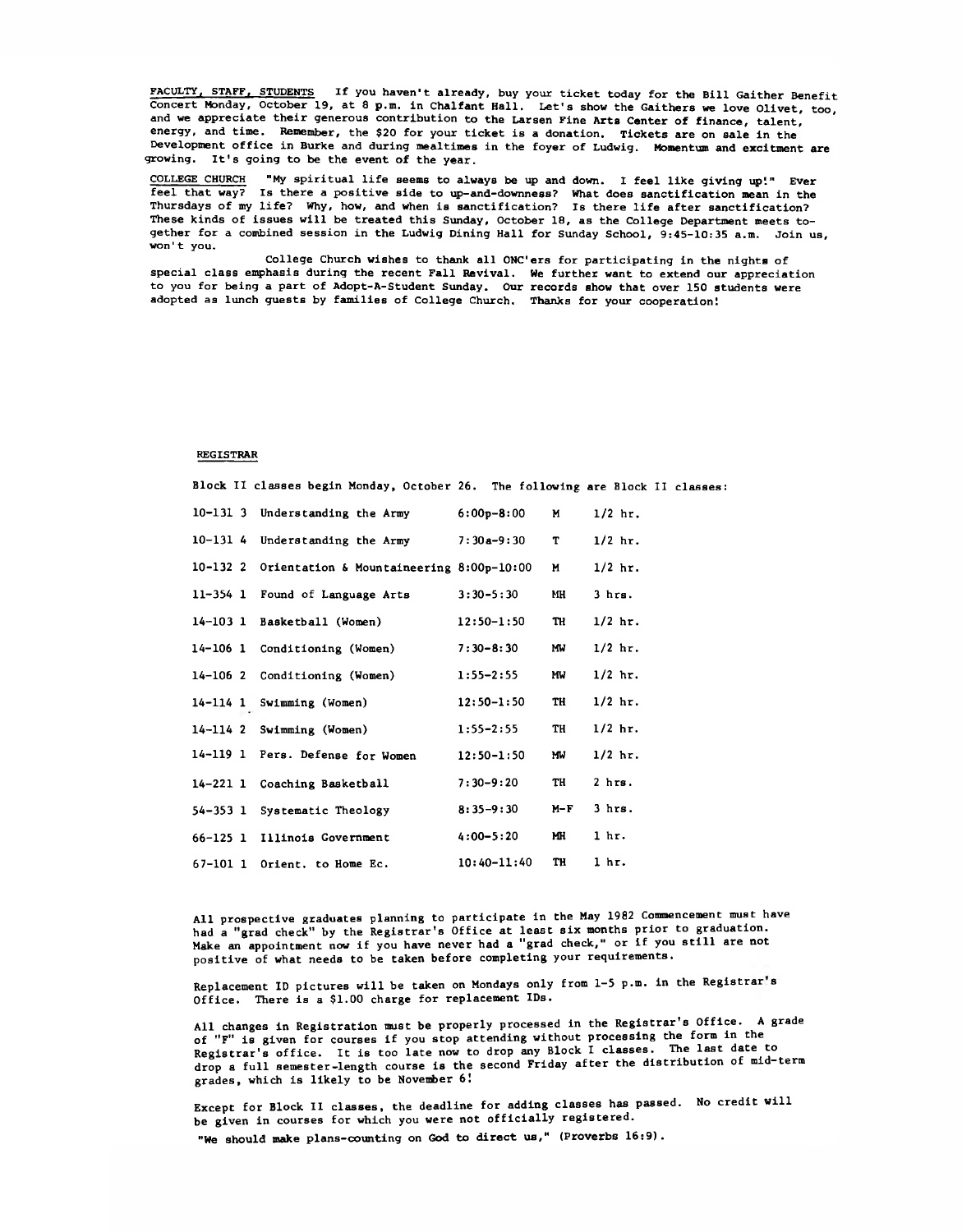### **October 22, 1981**

Chapel Next Week October **27-29,** Rev. John Warrick, Pastor, Springfield Church of the Nazarene

HOMECOMING Homecoming tickets are now available in the Alumni Office. The fun is great, the prices are **low.** Come see us for your tickets now before it's too late'.

**BACKGAMMON Today and tomorrow are the last days to sign up for the Backgammon Tournament. There is a \$.50 entrance fee. Prizes awarded.**

**STUDENT WRITING JOURNAL This year the English Department is sponsoring a student writing journal. You may submit for possible publication a poem, a short story (a short story please), a dramatic piece, or any writing that you think is good. Please send your writing by campus mail to Larry Finger in the English Department. Thank you.**

**KAPPA DELTA PI MEMBERS We will be having an informal gathering at the home of Dr. and Mrs. Westfall on Monday, October 26,at 7 p.m. We're planning refreshments, games and a great time! Those who need rides, meet at the South doors of Ludwig at 6:45 that night.**

**SENIORS Come to the "Great Get-Away," "12:00 midnight until 8 a.m., Saturday, October 31, First Church of the Nazarene Gymnasium. Fun and food, games, bonfire and smores, plus much, much more! Tickets go on sale next week during meal times. "Be there or be square!!" Sorry, no sleeping or underclassmen allowed.**

PICTURES Did you forget to have your Aurora picture taken? Well, lucky you...you get a second **chance to work it into your schedule. This will also be "retake" day. Sign-up at the Ludwig Information Desk for picture dates of October 26 and 27.**

**ENGLISH DEPARTMENT Would you like to improve your reading rate and comprehension skills? If so, join us in our second Speed Reading Session beginning Tuesday, November 3. We will meet for 6 weeks on Tuesday and Thursday at 2:30 to 3:45. See Mrs. Turner in the English Lab. for details.**

**LOST AND FOUND A Bible, 2 Exploring Our Christian Faith books, 1 Exploring the New Testament, wrench set, leather coat belt, and clear vinyl umbrella have been turned in at the Social Science Division Office. May identify and pick up in the secretary's office.**

**CIRCLE K There will be a meeting Thursday, October 22, at 7 p.m. in Wisner, Room 154. See you there.**

AURORA All club president's that have not signed up for pictures,please come to the Aurora Office and do so.

TRUMAN SCHOLARSHIP NOMINEE(s) If you will be a full-time, junior-level student during the 1982-83 **academic year, you may qualify for nomination for a Truman Scholarship (maximum of \$5,000 annually for up to four years). See Professor Gene Shea, Burke 314 (Phone 5274) by October 30, 1981 if you are interested and meet the following conditions of eligibility: (a) by September 1, 1982, will have completed at least 48, but not more than 80, credit hours; (b) have a GPA of at least 3.0 and be in the upper fourth of your class; (c) be a U.S. citizen; and (d) have selected an undergraduate field of study that will permit admission to a graduate program leading to a career in government.**

**SKI CLUB Orange Carnations will be going on sale Wednesday, October 28 ,through Friday, October 30, for \$1.00 in Ludwig Center. Send one to someone as a special Halloween treat! Sponsored by Ski Club.**

**PRE-MED CLUB All students who are considering a Health Science Profession (Medicine, Dentistry, Veterinary Medicine, Medical Technology) are invited to the Pre-Med Club meeting Friday, October 23, at 9:45 a.m. in Reed, Room 075.**

**MUSIC DEPARTMENT Olivet Orchestra Concert and Choral Union are giving a concert Friday, October 23, at 8 p.m. in Chalfant. The admission is FREE.**

**LATE SKATE Don't miss it!!! Come this Friday night from 12-2 a.m. at the Skating Place. Cost is \$3.00 per person.**

**FOOTBALL Don't miss the last home Football game this Saturday ,October 24. The Tigers take on DePauw out at Ward Field.**

WKOC has added a new program to their schedule-Women's Sportsline. Every Thursday night at **9:05 host Karen Hermiz will be taking a look at Women's Athletics at Olivet. This week's guest is Tamme Akridge of the Women's Tennis Team.**

**CAREER CENTER It is not too late to register for the Career Seminar! It's tonight...8:00 in Room #014 Burke. Contact the Career Center immediately if you would like to attend.**

**HALLOWEEN PARTY At 10:15 p.m., Saturday 24, there will b« a Halloween Party. The cost is 50\$ with a costume and \$1.00 without costume. Thevparty will include a pumpkin carving contest, skits, costume judging, games and much more! Tickets will be sold Thursday, Friday, and Saturday at lunch and dinner and again Saturday night at the door. Come get involved.**

**DORM DECORATIONS Here's your big chance to change the dull, drab hallways of your dorm. There's a contest going on for the best decorated floor. The floors will be judged Saturday night during the Trick-or-Treating. The winning floor will win an Ice Cream party. R.A.'s will need to contact Judy Crist at 6375 or Box 548 by Friday if you want your floor judged.**

**TRICK-OR-TREAT There is dorm Trick-or-Treating this Saturday night.**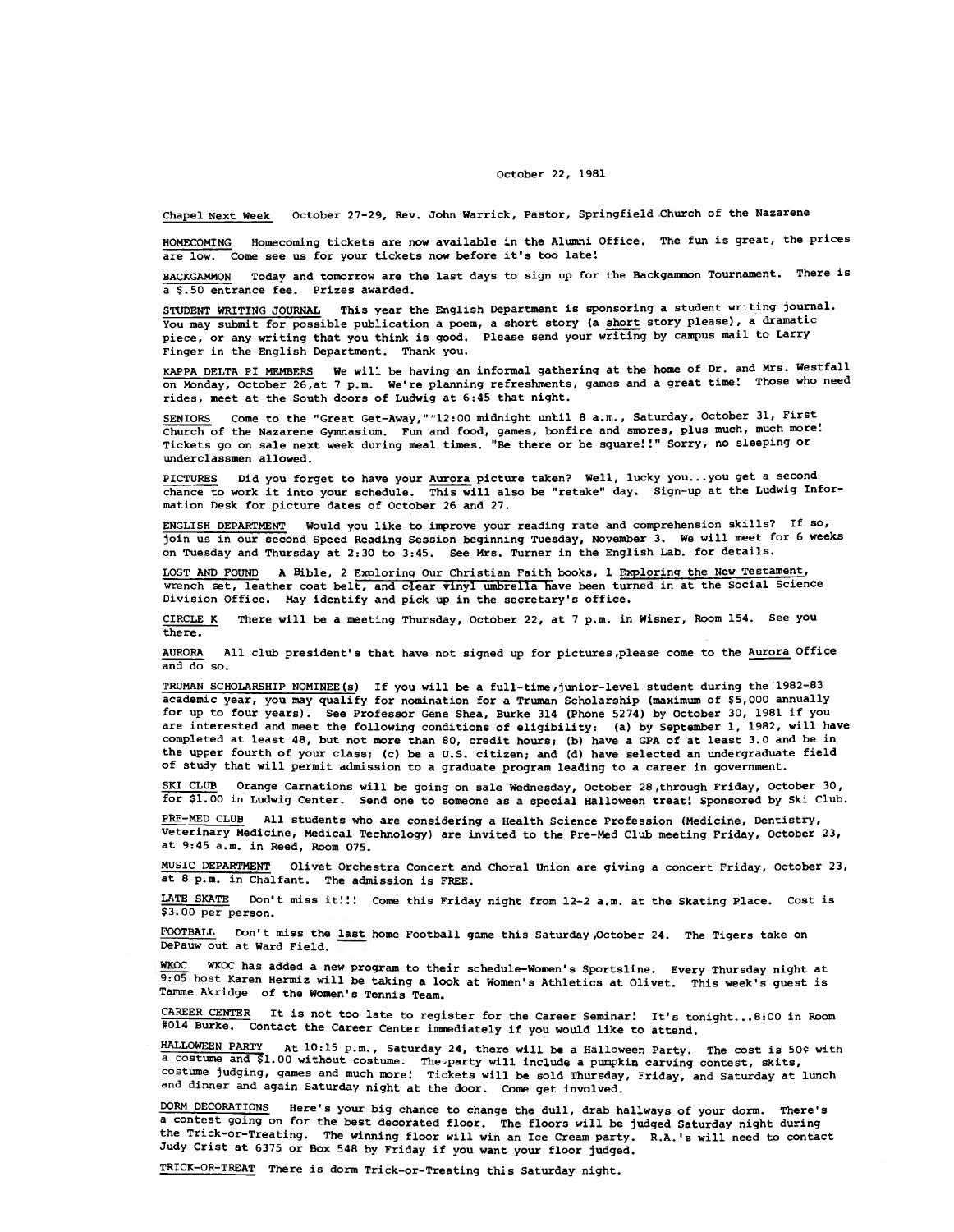JUNIOR CLASS We need you!!! The Haunted House is coming soon, and we need your help. Contact any Junior Class Council Member for details.

CAREER CENTER A local merchant is seeking a part-time, male employee for the Christmas season. They desire a local person who will be available during December and January. Contact the Career Center to complete an application before noon Monday, October 26.

MUSIC EDUCATION Anyone interested in going to the American Choral Director's Association Convention (ACDA) in Wheaton on Saturday, October 24, sign-up in Goodwin Hall before Friday noon, or call Professor Noble at 5298.

Two instrumental master classes are being offered this fall with outstanding musicians from the Chicago Symphony Orchestra. Larry Combs, principal clarinetist of the CSP, will be giving a master class on Saturday, November 7, in Reed Lecture Hall at 2:30 p.m. Dale Clevenger, principal horn player of the CSO, will be giving a master class on Saturday, November 21, in Reed Lecture Hall at 2:30 p.m.

The first Messiah rehearsal will be Tuesday, October 27,from 6:30-8 p.m. in Wisner. All students, faculty, or staff members interested in singing in this event are encouraged to attend.

"Where there is ignorance of God, the people run wild; but what a wonderful thing it is for a nation to know and keep His Laws," (Proverbs 29:18).

### **FROM THE REGISTRAR:**

**II classes begin Monday, October 26. The following are Block II classes**

| $10 - 131$ 3 | Understanding the Army                  | $6:00p-8:00$    | M     | $1/2$ hr.        |
|--------------|-----------------------------------------|-----------------|-------|------------------|
|              |                                         |                 |       |                  |
| $10 - 1314$  | Understanding the Army                  | $7:30a-9:30$    | т     | $1/2$ hr.        |
| $10 - 132$ 2 | Orientation & Mountaineering8:00p-10:00 |                 | М     | $1/2$ hr.        |
| 11-354 1     | Found of Language Arts                  | $3:30 - 5:30$   | МH    | $3$ hrs.         |
| $14 - 103$ 1 | Basketball (Women)                      | $12:50 - 1:50$  | TH    | $1/2$ hr.        |
| 14-106 1     | Conditioning (Women)                    | $7:30 - 8:30$   | MW    | $1/2$ hr.        |
| 14-106 2     | Conditioning (Women)                    | $1:55 - 2:55$   | MW    | $1/2$ hr.        |
| 14-114 1     | Swimming (Women)                        | $12:50 - 1:50$  | TH    | $1/2$ hr.        |
| 14-1142      | Swimming (Women)                        | $1:55 - 2:55$   | TH    | $1/2$ hr.        |
| 14-119 1     | Pers. Defense for Women                 | $12:50 - 1:50$  | MW    | $1/2$ hr.        |
| $14 - 221$ 1 | Coaching Basketball                     | $7:30-9:20$     | TH    | $2$ hrs.         |
| 54-353 1     | Systematic Theology                     | $8:35-9:30$     | $M-F$ | $3$ hrs.         |
| 66-125 1     | Illinois Government                     | $7:00p-9:00$    | м     | 1 <sub>hr.</sub> |
| 67-101 1     | Orient. to Home Ec.                     | $10:40 - 11:40$ | TH    | l hr.            |
|              |                                         |                 |       |                  |

**All prospective graduates planning to participate in the May 1982 Commencement must have had a "grad check" by the Registrar's office at least six months prior to graduation. Make an appointment now if you have never had a "grad check," or if you still are not positive of what needs to be taken before completing your requirements.**

**Replacement ID pictures will be taken on Mondays only from 1-5 p.m. in the Registrar s office. There is a \$1.00 charge for replacement IDs.**

**All changes in Registration must be properly processed in the Registrar's office. A grade of "F" is given for courses if you stop attending without processing the form in the Registrar's office. It is too late now to drop any Block I classes. The last date to drop a full semes ter-length course is the second Friday after the distribution of mid-term grades, which is likely to be November 6!**

**Except for Block II classes, the deadline for adding classes has passed. No credit will be given in courses for which you were not officially registered.**

**Preregistration for January Terra and Spring Semester will begin November 16. To preregister, student accounts must be paid. Make plans now to be ready for preregistration.**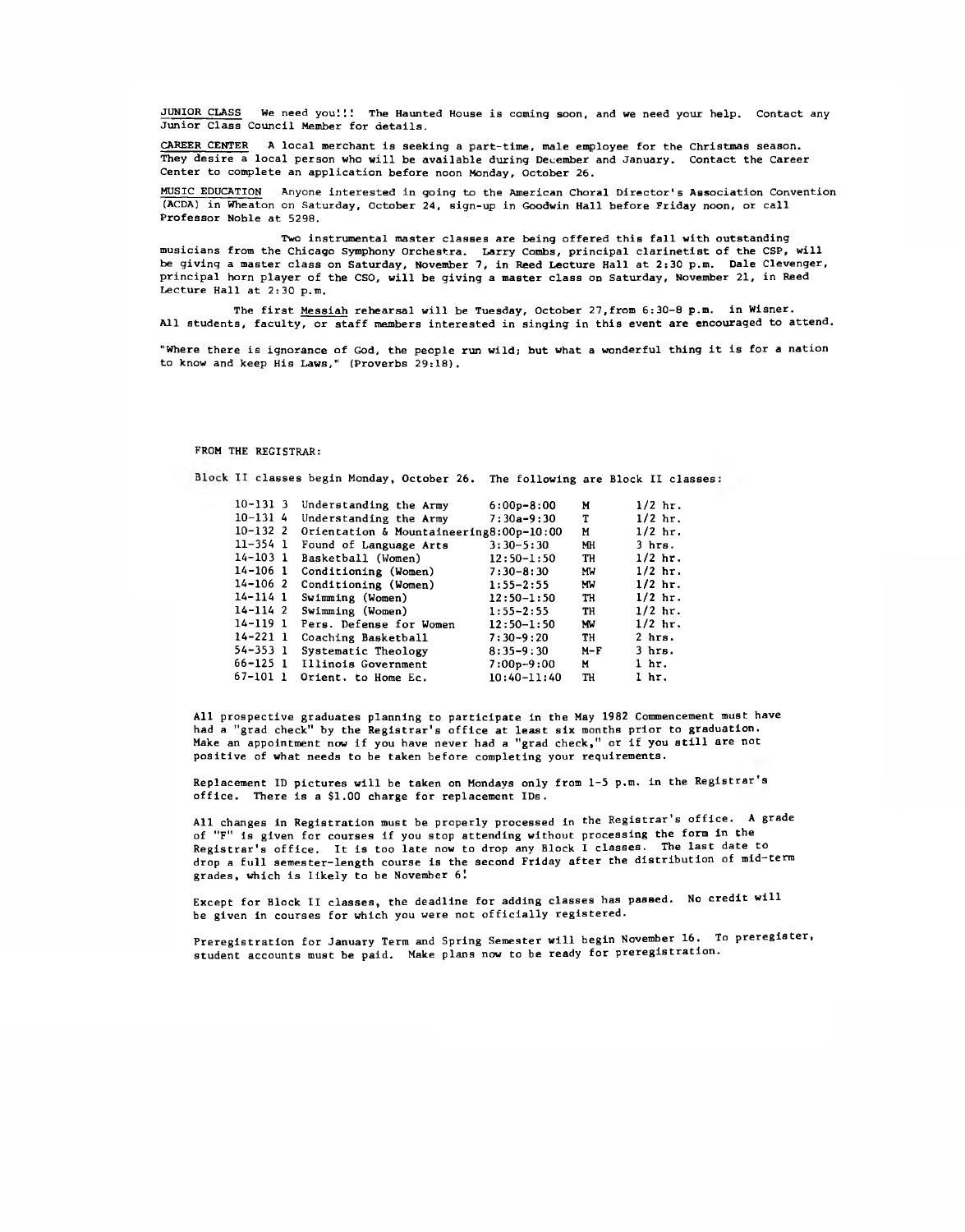ANNOUNCEMENTS AND NEWS FOR THE ONC COMMUNITY PUBLISHED FOR EACH SCHOOL WEEK BY THE DIRECTOR OF STUDENT ACTIVITIES COPY DEADLINE 11:30 A.M. WEDNESDAY

October 29, 1981

Chapel Next Week Tuesday, Dr. Robert Hayes, representing The Gideons International Wednesday, Lt. Col. Alexander Shine, Professor of Military Science, Wheaton College Thursday, Rev. Jack Stone, Kankakee First Church of the Nazarene

MINISTERIAL FELLOWSHIP There will be a meeting tomorrow, Friday,October 30, at 9:40 a.m. in Conference Rooms A and B in Ludwig. Our special guest speaker will be Dr. David Kale, Chairman of the Division of Languages and Literature. The topic will be "Hints on Better Communication". All members and interested majors or minors in the Religion Department are invited to attend.

TUTORING Now that Mid-semesters are over, do you find that you need help in that course you can't drop? There is help for you in the tutoring service that the College has provided. The cost is low: only 70¢ per hour. Call Professor Kranich for details at 5349, or come to the office - Burke 006 (near the Education Office).

ENGLISH DEPARTMENT Would you like to improve your reading rate and comprehension skills? If so, join us in our 2nd Speed Reading session beginning Tuesday, November 3. We will meet for 6 weeks on Tuesday and Thursday at 2:30 to 3:45. See Mrs. Turner in the English Lab for details.

MEDIA SERVICES All Audio-Visual eguipment orders for Homecoming need to be placed no later than 12:00 noon Tuesday, November 10.

BOOKS All seniors will be given a packet of books by the Spiritual Life office. These books concern Urban Ministries in the U.S.A. Please stop by anytime to pick up a packet.

A box that had been stored in McClain over the summer has been lost since the beginning of the school year. It contained: Chinadoll, quilt, knick knacks, winter and formal clothing. Any information as to the disapperance of these articles should be reported to Lizz, at 6439 or Director of Student Activities Office at 5230.

HAITI TRIP An important meeting will be held in Wisner 126 at 7 p.m. on November 2 for all students intending to take the Haiti course in January,1982. The film "Between Two Worlds" will be shown. Detailed preparatory information for the January trip will also be given. For more information call Professor Hayes at 5361 or 939-2836.

STUDENT WRITING JOURNAL This year the English Department is sponsoring a student writing journal. You may submit for possible publication a poem, a short story (a short story please), a dramatic piece, or any writing that you think is good. Please send your writing by campus mail to Larry Finger in the English Department. Manuscripts will not be returned.

Future Parsonage Wives There will be a meeting Monday, November 2, at 7 p.m. in Conference Room A of Ludwig Center. Mrs. Frances Collins will speak on "Hands that Love."

LOST A pair of glasses have been found on the 3rd floor of McClain. Please call Brenda Kirby for more information.

SKI CLUB Orange Carnations will be on sale Wednesday, October 28 - Friday, October 30, for \$1.00 in Ludwig Center. Send one to someone as a special Halloween treat!

JUNIORS AND SENIORS The Junior/Senior choir is making a return appearance this Sunday night, November 1, at College Church. All interested Juniors and Seniors should meet in the choir room at 5 p.m. this Sunday night.

LOST Reward for return of Gillette Supermax 1200 hairdryer. Left in the men's dressing room near the pool on October 16. Turn into the Security Office.

NSA HALLOWEEN PARTY All Nursing majors are invited to our annual Halloween party, Thursday, October 29, from 8-9 p.m. in Nesbitt Lounge. We plan to have carmel apples, games and more! Cost is free to those wearing a costume and 25¢ to those without a costume.

GOOD NEWS Homecoming Play tickets are now ini Stop by the table in Ludwig Center (10:45-1:30) or the Alumni Office to reserve your seat for the Homecoming Play on Friday and Saturday, November 13 and 14. Hurry! Tickets are going fast!

BACKGAMMON TOURNAMENT Mike Parsons is the champion of the Backgammon Tournament. The Sophomore Class would like to thank all those who entered! Congratulations Mike!!

FITNESS FOR FUN A 6-week session, meeting Tuesdays and Thursdays from 7-8 p.m. will begin on November 3. Registration starts at 6:30 p.m. on November 3. Call Sharon Snead at 6871 for more information.

CAREER CENTER A Nazarene Church in Michigan is seeking a full-time Program Director for its Day Care Center. Minimum qualifications are as follows: 60 college credit hours (12 of which must be in Child Psychology, Developmental Psychology, and Early Childhood Education). If interested, bring a copy of your resume to the Career Center to make application. The position will be filled as soon as a qualified applicant is located.

An on-campus position in plumbing and heating has recently been vacated. The hours needed are as follows: Tuesday, Wednesday, Thursday, and Sunday— 1st shift, and Sunday— 3rd shift. Apply at the Career Center if you could work at least two of the above shifts.

LAW There will be a short and important meeting of the Pre-Law Club Friday, October 30, at 9:45a.m. in the Faculty Lounge. We will be finalizing float plans.

SUNDAY SCHOOL Dr. Bruce Granger's new Sunday School class begins this Sunday at 9:45 in the Hills Hall Lounge. His subject: "Everything Nazarene College Students Wanted to Know About the Christian Life But Were Too Pious to Ask." Other classes available are: Max Reams, Don Parker, Larry Watson, Beverly Lee, and Marty Kauffman.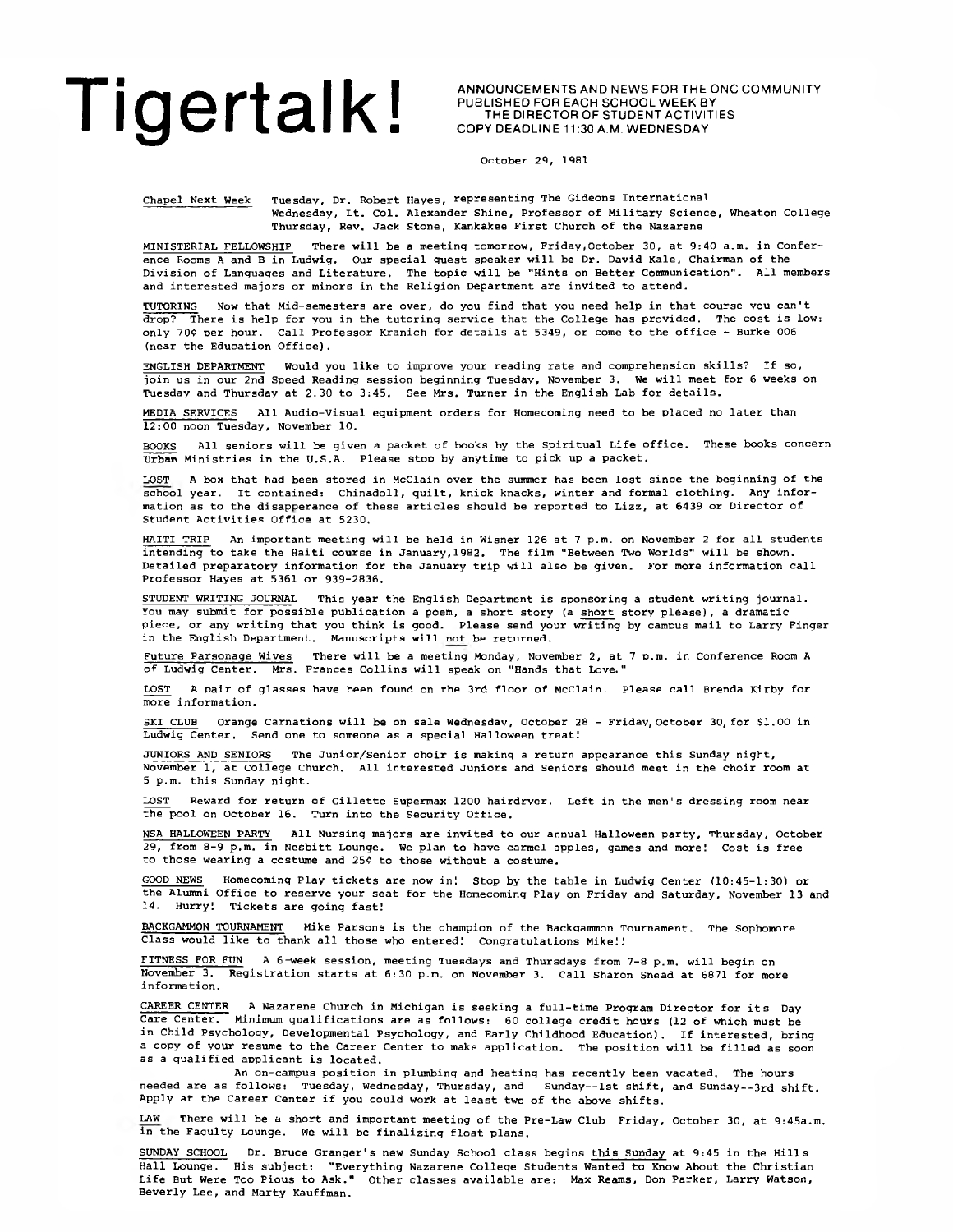**HAUNTED HOUSE "A Walk in the Dark" will be presented this Saturday, October 31, bv the Junior Class. This will include a haunted walk, film, and a bonfire with refreshments. The cost is \$2.00. De-Darture times will be 4:30, 6:00, 7:30 and 9:00 from the front of Ludwig Center. Dress warmly, and in old clothes. See ya there!!**

VOLLEYBALL The girls'Volleyball team will be playing Judson tonight, October 29, at 7 p.m. Also, **there will be games on Saturday against Mount Vernon and Trevecca starting at 10 a.m. Monday night the yirls will be playing Wheaton at 7 p.m. Come support the girls'Volleyball team by attending these home games.**

**CAMPUS DIRECTORY CHANGES Janet Fischer, 933-2583 - WRA and MRA 5367 - Gary Griffin, home phone 935-1591 - Scott Cokes 6593 and room #413 - Julie Matthis 933-7815 - Randy Showers 6952 - Renee Kinnersley 6317 - Jim Schwob 468-3385 R.R. #2, M.M.H.P. Lot #49, Manteno, IL 60950 - Katherine Heilig 937-4062 or 933-5046 - Todd Schulz 6286 - Janet Dodds 6716, Williams #129 - Miriam Heaps 6716, Williams 129.**

**"An undeserved curse has no effect. Its intended victim will be no more harmed by it than by a sparrow or swallow flitting through the sky," (Proverbs 26:2),**

**FROM THE REGISTRAR:**

**Block II classes began Monday, October 26. Be sure you are registered properly if you're attending a Block II class. The following are Block II classes:**

|  | 10-131 3 Understanding the Army       | $6:00p-8:00$    | M     | ł hr.    |          |
|--|---------------------------------------|-----------------|-------|----------|----------|
|  | 10-131 4 Understanding the Army       | $7:30a-9:30$    | т     | ∌ hr.    |          |
|  | 10-132 2 Orientation & Mountaineering | $8:00p-10:00$   | М     | } hr.    |          |
|  | 11-354 1 Found of Language Arts       | $3:30 - 5:30$   | МH    |          | $3$ hrs. |
|  | 14-103 1 Basketball (Women)           | $12:50 - 1:50$  | TH    | ł hr.    |          |
|  | 14-106 1 Conditioning (Women)         | $7:30 - 8:30$   | MW    | } hr.    |          |
|  | 14-106 2 Conditioning (Women)         | $1:55 - 2:55$   | MW    | d hr.    |          |
|  | 14-114 1 Swimming (Women)             | $12:50 - 1:50$  | TH    | } hr.    |          |
|  | 14-114 2 Swimming (Women)             | $1:55 - 2:55$   | TH    | } hr.    |          |
|  | 14-119 1 Pers. Defense for Women      | $12:50 - 1:50$  | МW    | } hr.    |          |
|  | 14-221 1 Coaching Basketball          | $7:30 - 9:20$   | TH    | $2$ hrs. |          |
|  | 54-353 1 Systematic Theology          | $8:35 - 9:30$   | $M-F$ | $3$ hrs. |          |
|  | 66-125 1 Illinois Government          | $7:00p-9:00$    | M.    | $1hr$ .  |          |
|  | 67-101 1 Orient. to Home Ec.          | $10:40 - 11:40$ | TH    | 1 hr.    |          |

**All prospective graduates planning to participate in the May 1982 Commencement must have had a "grad check" by the Registrar's office at least six months prior to graduation. Make an appointment now if you have never had a "grad check," or if you still are not positive of what needs to be taken before completing your requirements.**

**All changes in Registration must be properly processed in the Registrar's office. A grade of "F" is given for courses if you stop attending without processing the form in the Registrar's office. It is too late now to drop any Block I classes. The last date to drop a full semesterlength course is the second Friday after the distribution of mid-term grades, which will be November 6!**

**Preregistration for January Term and Spring Semester will begin November 16. To preregister, student accounts must be paid. Make plans now to be ready for preregistration.**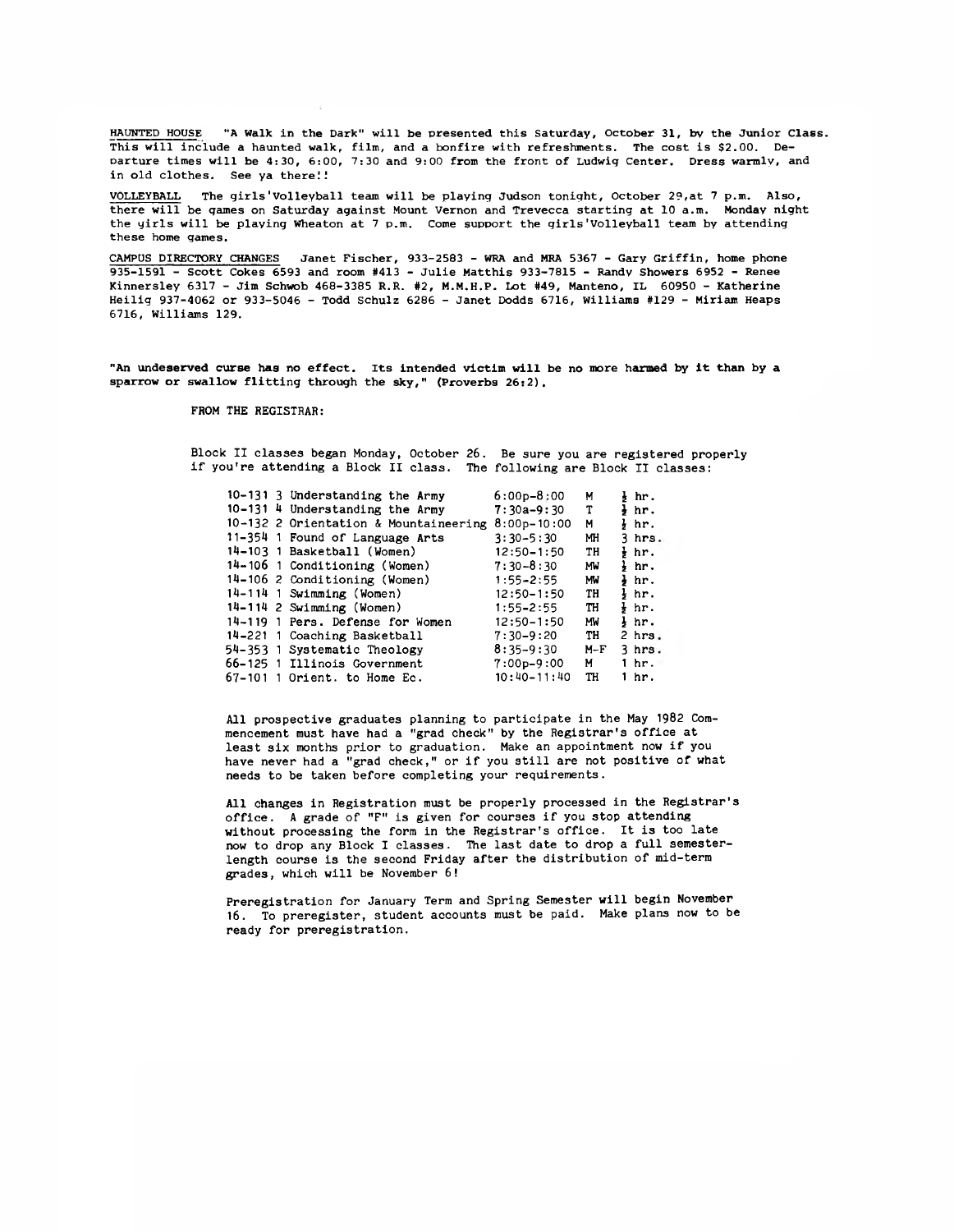# TIGETIAIK! ANNOUNCEMENTS AND NEWS FOR THE ONC COMMUNITY

PUBLISHED FOR EACH SCHOOL WEEK BY THE DIRECTOR OF STUDENT ACTIVITIES COPY DEADLINE 11:30 A.M. WEDNESDAY

November 5, 1981

Chapel Next Week Tuesday, Dr. Holland London, from Los Angeles, California Wednesday, General Arnold Brown, General of the Salvation Army Thursday, NO CHAPEL

Friday, Homecoming Chapel, Special Guest Suzanne Slaughter

TIGERTALK The"Tigertalk"next week will be printed on Tuesday and passed out in Chapel on Wednesday due to the Homecoming schedule. All items for "Tigertalk" must be submitted by Tuesday, November 10, at 11:00 a.m. in the Office of Student Activities in Ludwig. There will be no "Tigertalk" the week of Thanksgiving.

CAMPUS DIRECTORY Correction: Faculty Section, Norma Wilson, 5362.

SOPHOMORE CLASS There will be a all-class meeting Thursday, November 5, at 8 p.m. in Conference Rooms A and B in Ludwig. The meeting will concern float plans and we will be handing out T-shirts. Y'all come.

WOODWINDS MASTER CLASS There will be a Woodwinds Master class with Larry Combs, Principal Clarinet of the Chicago Symphony Orchestra. It will be at 2 p.m. in Wisner. Open to all students and FREE.

CAREER CENTER On Monday, November 9, Mr. Ken Johnson from the Graduate School at Governor's State University will be in Ludwig Center from 11-1. Interested students should stop by and see him during that time.

The Career Counseling Center is planning a second Career Seminar for Thursday evening, November 19th,at 8 p.m. You need not have attended the first seminar in order to come to this one. All seniors (especially December grads) are urged to attend. The seminar will be held in Burke #027. Please sign up at the Career Center or call #5243 if you wish to attend.

MRA HAYRIDE The long awaited MRA Hayride is finally here. Buses leave Ludwig at 7 p.m. this Saturday for the Hasslebring farm for an evening of fun. Added activities include refreshments, a bonfire, and a film. The cost for MRA members is \$2.50 per individual, \$5.00 per boy/girl couple; for nonmembers it's \$3.00 per individual, \$6.00 per boy/girl couple. Tickets are available in Ludwig Center. Don't miss out on this exciting evening!

HELP NEEDED Interested in helping the Cheerleaders provide a coat check at the Homecoming ballgames? If so, contact Terry Hodge at 5230 for more information. It's a great way to see the game for free and help out too!!!

LOST A box containing valuables was lost in the beginning of the year from McClain storage area. If you know anything about it, please call Lizz at 6439 immediately!

STUDENT WRITING JOURNAL This year the English department is sponsoring a student writing journal. You may submit for possible publication a poem, a short story (a short story please), a dramatic piece, or any writing that you think is good. Please send your writing by campus mail to Larry Finger in the English Department. Manuscripts will not be returned.

HOMECOMING NEWS Ushers and ticket sellers are needed for Friday and Saturday nights'concerts and basketball games. To be a concert usher, contact Cheryl Chainey, Goodwin Hall. For basketball ushers stop by in Dean Brooks'office to sign up. Ticket sellers should sign up in the Alumni Office.

Remember, Homecoming tickets are selling fast this week and next week. Be sure to get yours now!!

ELEVATOR USE Because of the number needing the elevator in Burke— wheelchairs and those with guiding eye dogs— preference needs to be given to these on the elevator. Please read the guidelines plainly printed on the door and adhere to the request. Thank you so much for this courtesy to these with extra needs. Section 504 Committee.

WKOC Ken Ball, from WIAI, Danville, will be speaking November 11 at 1:55 p.m. in Burke 306. All those interested in broadcasting are welcome.

"Great Radio Classics" this week include Monday-"The Glass Menagerie," Wednesday-"How Green Was My Valley," and Friday-"Sorry,Wrong Number," all on at 8 p.m.

Every Tuesday at 9:30 p.m. Shawn Sloan hosts "Countdown," featuring the best in Contemporary Christian music.

Chapel services are broadcast Tuesday, Wednesday, and Thursday at 7 p.m. over WKOC. The "Best of ONC Chapel" is presented Monday and Friday at the same time.

WKOC Bulletin Board" is presented at 9:30 p.m. and 11:30 p.m. Host Wayne Carey brings you news from in and around campus.

Just a reminder-College Church services are heard live over WKOC at 10:50 a.m. and 6 p.m. each Sunday.

Karen Hermiz hosts "Women's Sports Line" Thursdays at 9:05 p.m. Guest: Marsha Thompson.

This week's "Album of the Week" features Leon Patillo and "Don't Give In." Join host Shawn Sloan Thursday at 10 p.m.

JUNIOR CLASS The Junior Class would like to thank all who helped out with the Haunted Walk.

"The path of the godly leads to Life. So why fear Death?," (Proverbs 12:28).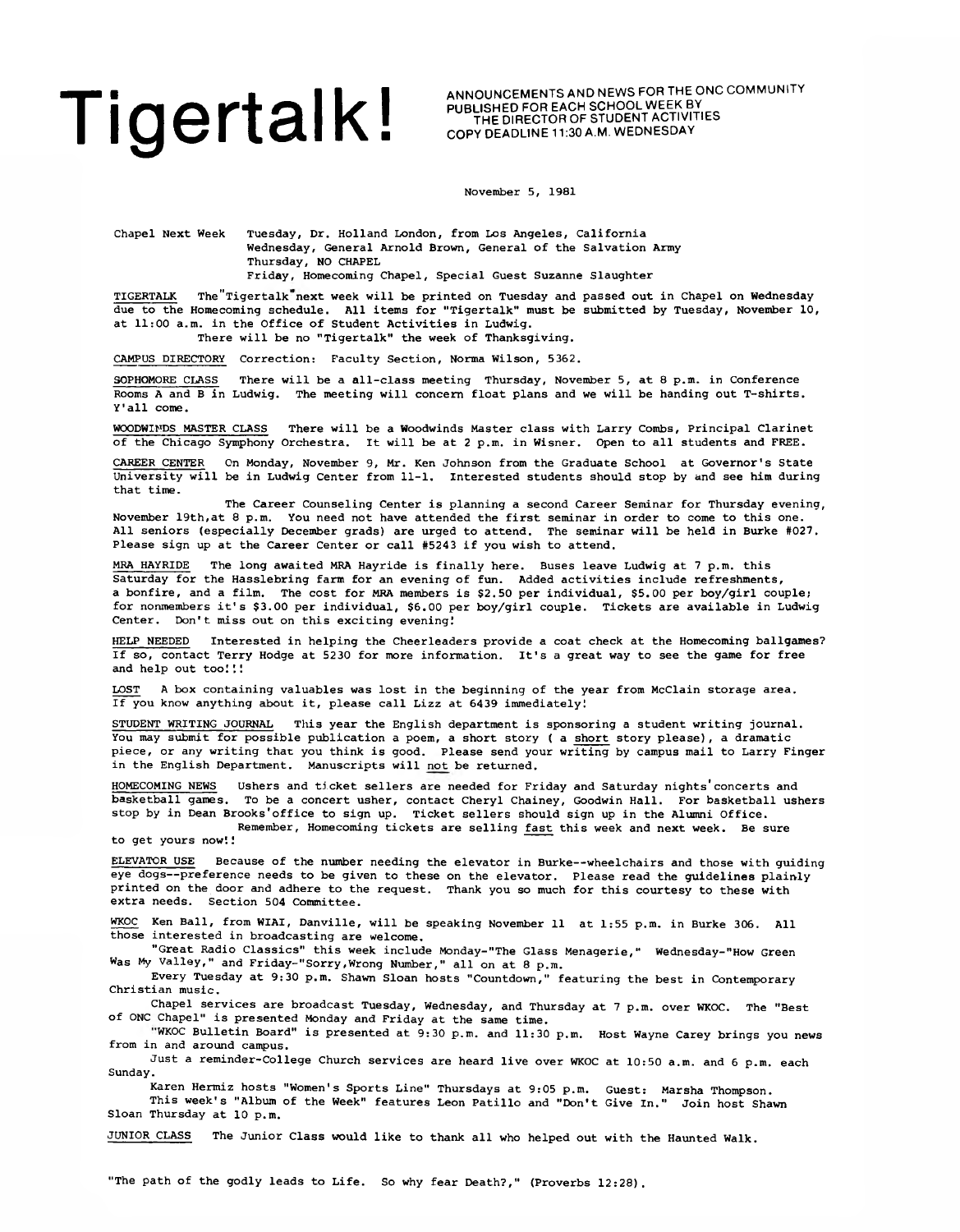### FROM THE REGISTRAR:

All prospective graduates planning to participate in the May 1982 Commencement must have had a "grad check" by the Registrar's office at least six months prior to graduation. Make an appointment now if you have never had a "grad check," or if you still are not positive of what needs to be taken before completing your requirements.

The last date to drop semester-length courses is Friday, November 6. All changes in registration must be properly processed in the Registrar's office. A grade of "F" is given for courses if you stop attending without processing the form in the Registrar's office.

Preregistration for January Term and Spring Semester will begin November 16. To preregister, student accounts must be paid. Make plans now to be ready for preregistration. Revised schedules, including a tentative summer 1982 schedule, will be available Tuesday, November 10. Class registration forms will be available in the Registrar's office beginning November 16. Juniors and Seniors will have priority in preregistration. Sophomores may preregister beginning November 23, with Freshmen starting November 30. Get the most for your money. Attend the January Session.'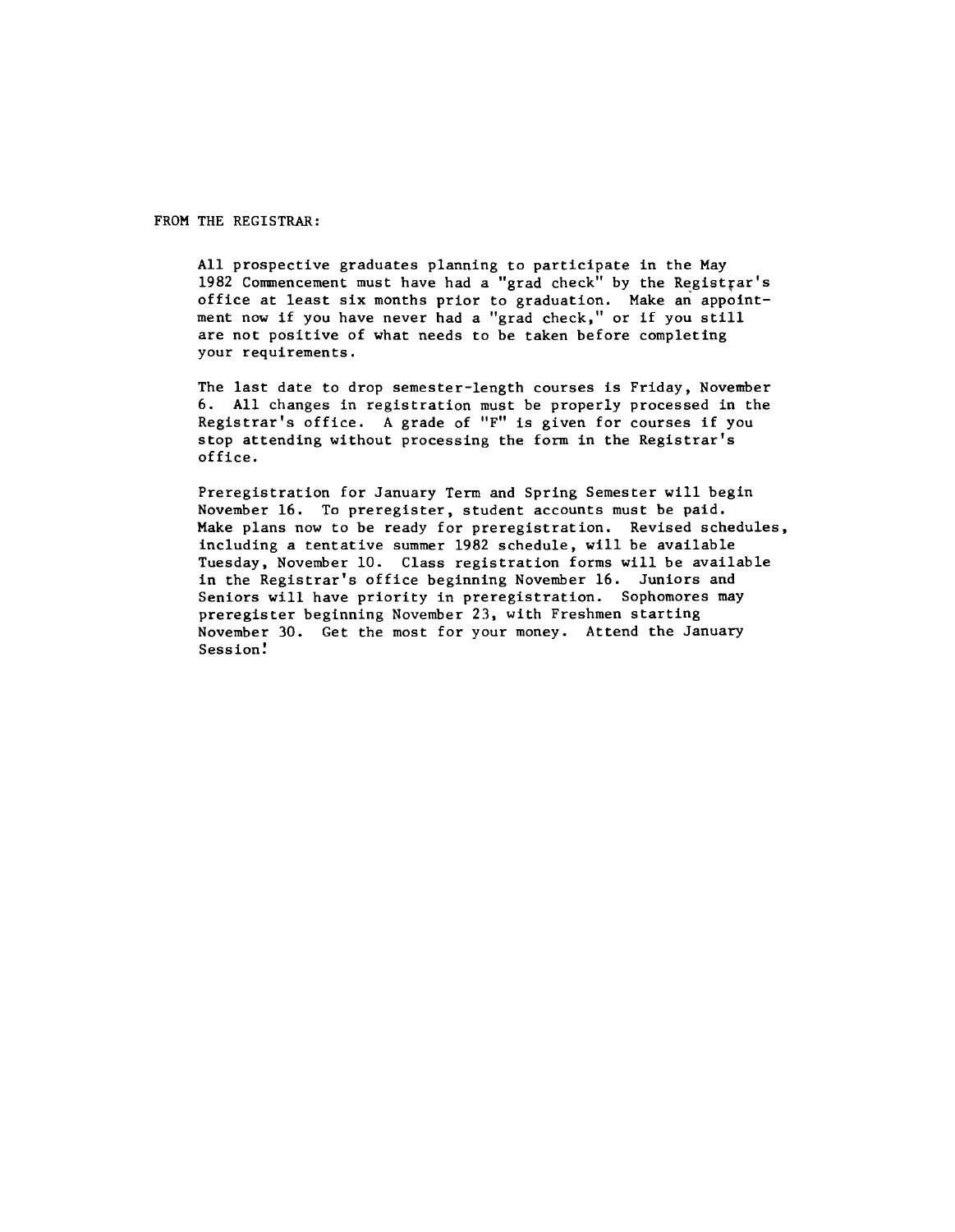## Tige busined for EACH SCHOOL WEEK BY THE ONC COMMUNITY

PUBLISHED FOR EACH SCHOOL WEEK BY THE DIRECTOR OF STUDENT ACTIVITIES COPY DEADLINE 11:30 A.M. WEDNESDAY

*V* November IT, 1981

Chapel Next Week Tuesday, Rev. Ted R. Lee, Dean of Students Wednesday, Professor Lottie Phillips Thursday, Presentation of the "Book of the Year"

SCIENCE Dr. Joel Pounds,from the National Center for Toxicological Research, will be speaking Friday, November 13, at 2 p.m. in Reed 075. His topic will be "The Interaction of Lead and Calcium and the Mechanism of Lead Toxicity." A short informal session will follow on "advice for graduate school applications in the Sciences."

CORONATION Homecoming Coronation will begin promptly at 8 p.m. this Thursday, November 12. Semiformal «liess required. Reception following immediately at the bonfire (casual attire) at 9:30 p.m.

CAMPUS DIRECTORY CHANGES Charlean Coleman 6713, Debra Hansen 6713.

STYLE SHOT! The annual SHEA Homecoming Style Show has come once again. This year's theme is "For Everythii r there is a Season." It will be held Saturday, November 14 ,in Wisner Auditorium at 3 p.m. It is co- ponsored by JoAnn Fabrics. The cost is only \$1.50. Refreshments will be served, so come and see  $-1$  the newest styles!

OPEN EDUC TION IN TODAY'S SCHOOLS Mrs. Karen Perry and Mr. Gale Guyer will be quest speakers at a seminar sponsored by Kappa Delta Pi and the Student National Education Association. It will be held November 1.6th at 7 p.m. in the Martin Board Room on the second floor in Burke Administration Building. There will be no admission charge. Refreshments will be served. It is open to all students, teachers, faculty and the general public. Please come and join us for an interesting evening.

TUTORS ^o you need help in that one course that's difficult for you? The college has a service that's designed to help you. It is a tutoring service. The tutors are students who are on the Work-Stud'/ Program. Therefore, the cost to you is low, only 70¢ per hour. Call Prof. Kranich (5349) for more letails or go to the Tutoring Office. (006 - Burke)

TRUMPET MASTER CLASS A Trumpet Master Class with Susan Slaughter will be given on Friday, November 13, in the E. W. Martin Board Room. Susan Slaughter is the Principal Trumpet player for the St. Louis Svmphony.

EUROPE AND ISRAEL TOUR May 26-29. Two weeks include: air fare from Chicago back to Chicago; all meals except 4 lunches in Europe; all hotels are first class. Visit Vienna, Salzbura, Munich, Innsbrucl. Jericho, Jerusalem, Nazareth, Haifa, the Dead Sea, Massada and Gergosa. Be in the traditional site of the Upper Room on Pentecost Sunday 1982. Cost is \$1,749. Contact Prof. Hendrick at 5263 or Piof. Harvev Collins at 5229 for further details.

FRESHMAN ''URSING STUDENTS A senior nursing student will relate her cross-cultural nursing experience in F< uador at 7:30 p.m. on Thursday, November 19, in Wisner 154. Please come!

SOFTBALL There will be an Intercollegiate Softball meetinq on Thursday, November 12,during chapel time in 1 he upstairs' classroom of the qym. This is a mandatory meetina if you plan to go out for softball '.his year.

CAREER CHINTER The Second Career Search Seminar sponsored by the Career Center will be held next Thursday night, November 19,at 8 p.m. in Burke #027. Please register your attendance before November 18th bv calling 5243 or stopoing by the Career Center, Burke #031. All seniors are urged to attend.

THANKSGIVING BUFFET The Saga Thanksgiving Buffet will be held Sunday, November 22, from 2-3 p.m. Non-Boarders - Adults \$3.68 and children under 12 \$1.84. ONC students will follow normal procedure using thcir meal passes. Sunday noon dress required.

WKOC This week's Great Radio Classics include Monday -"David Copperfield," Wednesday - "Billy Budd," and Friday - "Heart of Darkness."

Shelly Glendenning and Don Meyer host the 1981 Homecoming Queen Coronation live from Chalfant Hall beginning at 7:45 p.m.

Garv Griffin will give play-by-play action of the ONC vs. Illinois University Basketball game beginning with a pre-game show at 7:20 p.m. Friday. ONC vs. Loras College will also be broadcast live on Saturday beainnina at 7:20 p.m.

Naomi Bates and Wayne Carey will host the 1981 Homecoming Parade on Saturday at 10 a.m. Wayne Carey will host WKOC Bulletin Board at 9:30 and 11:30 D.m.

WKOC broadcasts the ONC "Chapel Hour" at 7 p.m. on Tuesday, Wednesday, and Thursday. The "Best of ONC Chapel" is presented at 7 p.m. Mondav and Friday.

"A mirror reflects a man's face, but what he is really like is shown by the kind of friends he chooses," (Proverbs 27:19).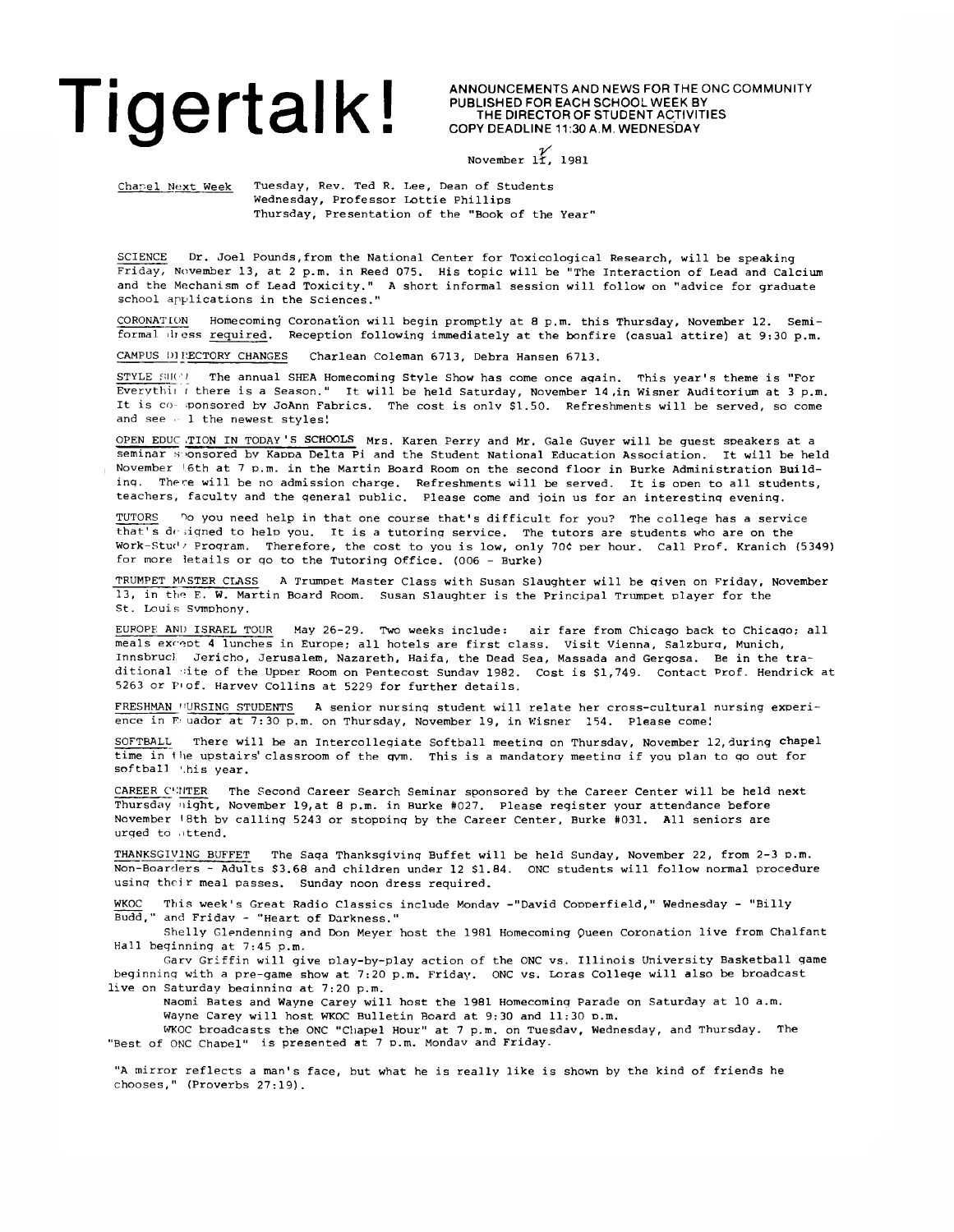# TIGERTALK! ANNOUNCEMENTS AND NEWS FOR THE ONC COMMUNITY

PUBLISHED FOR EACH SCHOOL WEEK BY THE DIRECTOR OF STUDENT ACTIVITIES COPY DEADLINE 11:30 A.M. WEDNESDAY

November 19, 1981

Chapel Next Week Tuesday, Student and Faculty testimonies Wednesday, Concert Band Thursday, No Chapel, Happy Thanksgiving

MINISTERIAL FELLOWSHIP M-F will be meetinq this Friday, November 20, at 9:40 a.m. in Ludwig Conference Rooms A and B. Our very special quest speaker will be Dr. Leslie Parrott, President of Olivet. We will have a special time of questions and answers with Dr. Parrott durinq our meeting. All members are urged to be present at this meetinq.

MASTER CLASS There will be a masters class Saturdav, November 21,at 9:30 a.m. in Reed. Dave Clevenger, principal Horn of the Chicago Symphony Orchestra, will be the quest.

TARTUFFE Were vou too busy on Homecominq weekend to see the Homecominq Play, Tartuffe? If you were, you are in luck! It will be shown again on Thursday, November 19 (tonight), at  $\overline{7:30 \text{ p.m.}}$  in Reed. Cost is \$1.50 per person.

NOVEMBERFEST There will be a Writer's Workshop on Saturday, November 21, from 1-4 p.m. at Grace Community Methodist Church - Route 102, Bourbonnais (next to the new K-Mart). The speaker will be Wilma Burton, poet, author, and editor. Sponsored by Kankakee Area Writers Group. Registration is \$3.00 for the general public, \$2.00 members, and \$1.00 for students. Contact Mrs. Segary if you have further questions (5278).

EUROPE AND ISRAEL TOUR May 26 - June 9. (note correction in dates). Two weeks include: air fare from Chicago back to Chicago; all meals except 4 lunches in Europe; all hotels are first class; visit Vienna, Salzburg, Munich, Innsbruck, Jericho, Jerusalem, Nazareth, Haifa, the Dead Sea, Massada, and Gergosa. Be in the traditional site of the Upper Room on Pentecost Sunday 1982. Cost is \$1,749. Contact Professor Hendrick at 5263 or Professor Harvey Collins at 5229 for further information.

LIBRARY The Library will be closed from 5 p.m. Wednesday, November 25,until 8 a.m. Monday, November 30,for Thanksgiving.

STYLE SHOW Just a reminder about the Pizza Party. It is Friday, November 20, at 8 p.m. in Parrott Lounge. We MUST know how many are planning to attend. If you are coming to the party call Julie at 6652.

COLLEGE CHURCH What is 45 minutes long, of limitless breadth, has more personality than color, and has a capacity of 200 beyond its actuality which is the same?

yaman : correde cuntey appuns found to the standary tended to the standard tended in the standard standard sta

CIRCLE K There will be a meeting November 19, at 7 p.m. in Wisner 154. There will be several important quests.

CONCERT BAND Concert Band will present a fall program on Saturday, November 21, at 8 p.m. in<br>Chalfant, Admission is free.  $\overline{\phantom{a}}$ Admission is free.

INTRAMURAL BASKETBALL Rosters are due before November 23. There will be a managers meeting November 23 at 9:00 p.m. Forfeiture fees must be paid at that time.

CHAPEL The Chapel office will close Wednesday, November 25, at 12 p.m.

DEAN'S OFFICE A mini course on test-taking skills will be offered on Monday and Tuesday, December 7 and 8, from 3-5 p.m. in Wisner 159. Call Dr. Bembry at 5214 for further details.

COMEDY TEAM John and Vicki Jo Witty, a Christian comedy team, will be performing in Chalfant Hall on Friday, November 20, at 7:30 p.m. Costs are \$1.50 per person and \$2.50 per couple. You won't want to miss it!

DIVORCE SEMINAR Dr. Parrott will be giving a Divorce Seminar on Monday, November 25, at 7:30 p.m. in the Kelley Prayer Chapel or Wisner (to be announced on a later date). Topics are: how to handle divorce in your family while away from home, and how to prevent divorce in your own life. Registration will be available in Ludwig during meal times. Registration is necessary. Admission is free!

ONC STAGE BAND There will be a benefit concert Monday, December 7, at 8:30 p.m. in Chalfant Hall. Cost is \$2.00 per person. All proceeds will go to the Larsen Fine Arts Building. Tickets will be on sale at Goodwin Hall.

BLOODMOBILE Give the gift of life Wednesday, December 2, from 12:30 to 6:00 in Chalfant. Sign-up will be November 24 in Ludwig. Come and support Circle K's Bloodmobile.

WKOC Today,at 4 p.m. a look at "Circle K" with host Tim Rickel.

Tonight,at 10 p.m. "Album of the Week," with Shawn Sloan featuring Glen Garrett's album "It is Written."

Next week's "Great Radio Classics" include: Monday, "Heart of Darkness", Wednesday, "For Whom the Bell Tolls", and Friday, "Our Town."

Tuesday, November 24, "Countdown", 9:30 p.m. with Shawn Sloan, will be featuring the #1 song on the Contemporary Christian Charts.

"WKOC Bulletin Board," with Wayne Carey brings you news from in and around campus at 9:30 and 11:30 each evening.

"Women's Sportsline" with Karen Hermiz, tonight at 9:05 featuring ONC's women athletes.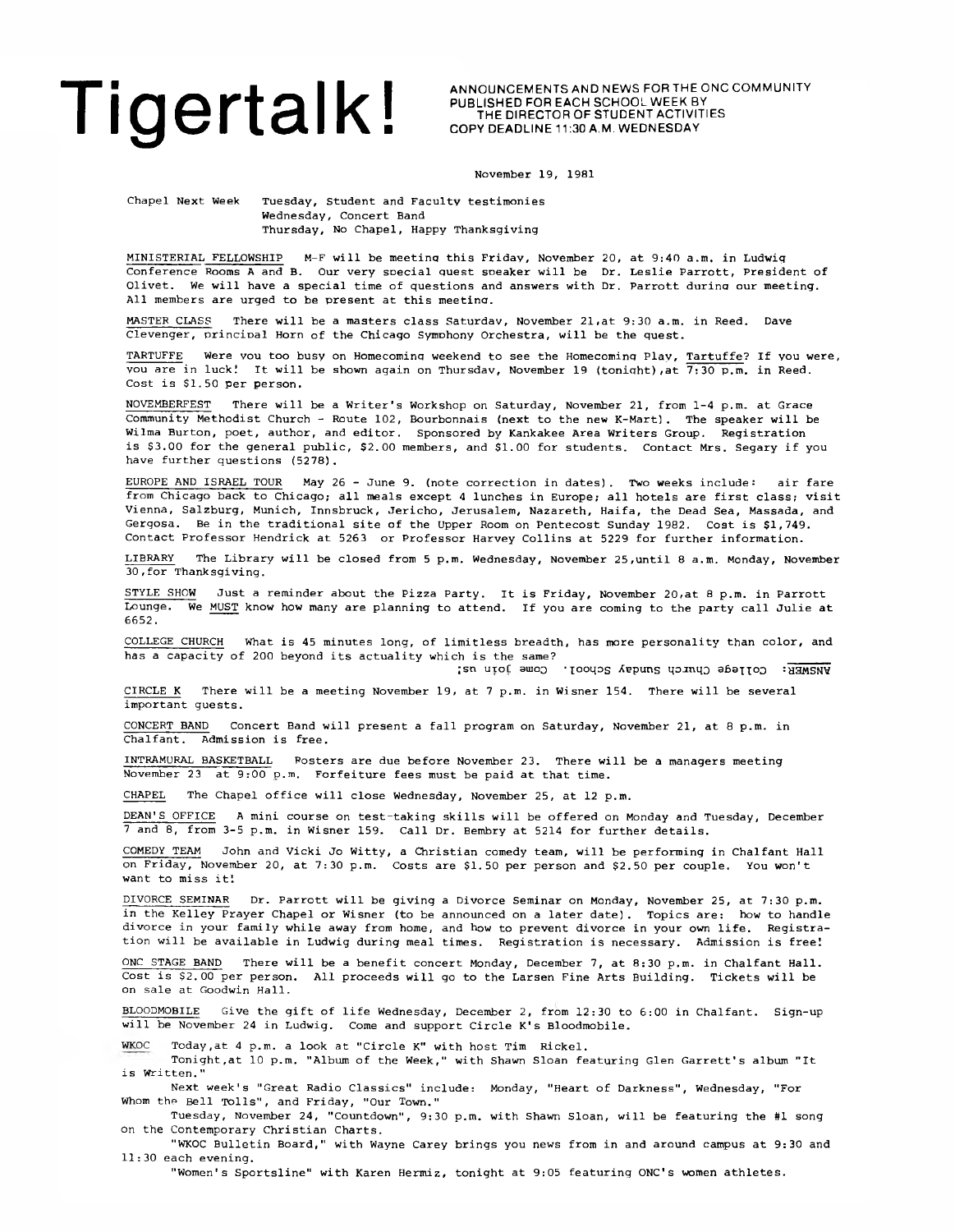CAREER CENTER The second Career Seminar sponsored by the Career Counseling Center will be held tonight.... you may still register until noon today. Just call or stop by the Career Center to sign up.

Representatives from Campus Crusade for Christ will be in Ludwig Center next Tuesday, November 24. Interested students may talk with them on that day.

Federated Insurance, a company which insures business concerns, is seeking a Marketing Development Trainee. This person should be a business major with a real interest in a Marketing career. The ideal candidate will have provided a majority of his/her college expenses, have good grades, and had some exposure to the outside business world. Interested seniors (December grads) may contact the Career Center for more information.

A Junior-Standing Nursing Major is needed to fill a position in the Nursing Lab. The student must be eligible for College Work Study funds and able to' work for the remainder of the year. Interested students should complete an application at the Career Center immediately.

FRESHMAN NURSING STUDENTS A reminder that a senior nursing student will present her cross-cultural nursing experience in Ecuador tonight at 7:30 in Wisner, Room 154.

ARTIST LECTURE SERIES Dale Clevenger, principal Horn of the Chicago Symphony Orchestra, will be in Reed November 20, at 8 p.m.

TIGERTALK There will be no Tigertalk next week:!!!

LUDWIG CENTER Ludwig Center will close for Thanksgiving vacation Wednesday, November 25, at 5 p.m. and reopen Sunday, November 29, at 3 p.m.

"We can always 'prove' that we are right, but is the Lord convinced?" (Proverbs 16:2).

From the Registrar's Office:

Preregistration for January and Spring is underway. Juniors and Seniors are eligible to preregister this week. Sophomores will begin Monday, November 23. Preregistration will then be opened to all returning students on November 30. Get the jump on others. Get the classes and sections you want or need. Preregister as soon as possible.'

The last date to drop Block II classes is Friday, November 20.

The Spring class 10-133, Rifle Marksmanship, will be open only to students who have previously taken or who will be concurrently enrolled in another military science class.

51-459, Bible and Life, will be taught in January and Spring. After that, it will no longer be taught. The course is open only to persons who previously have taken the 5 hour Christian Doctrine course taught at Olivet.

The following changes are necessary for the Spring Schedule:

| $33-112$ 02 Inter. Spanish-----Should be 1:55-2:50 MW             |
|-------------------------------------------------------------------|
| 45-395 00 Data Communication-Should be 3 hours instead of 2 hours |
| 51-336 00 New Testament Greek-Should be Block III M-F             |

ADD: 54-601-00 Old Testament Theology— Time to be announced— Monday at Salvation Army in Chicago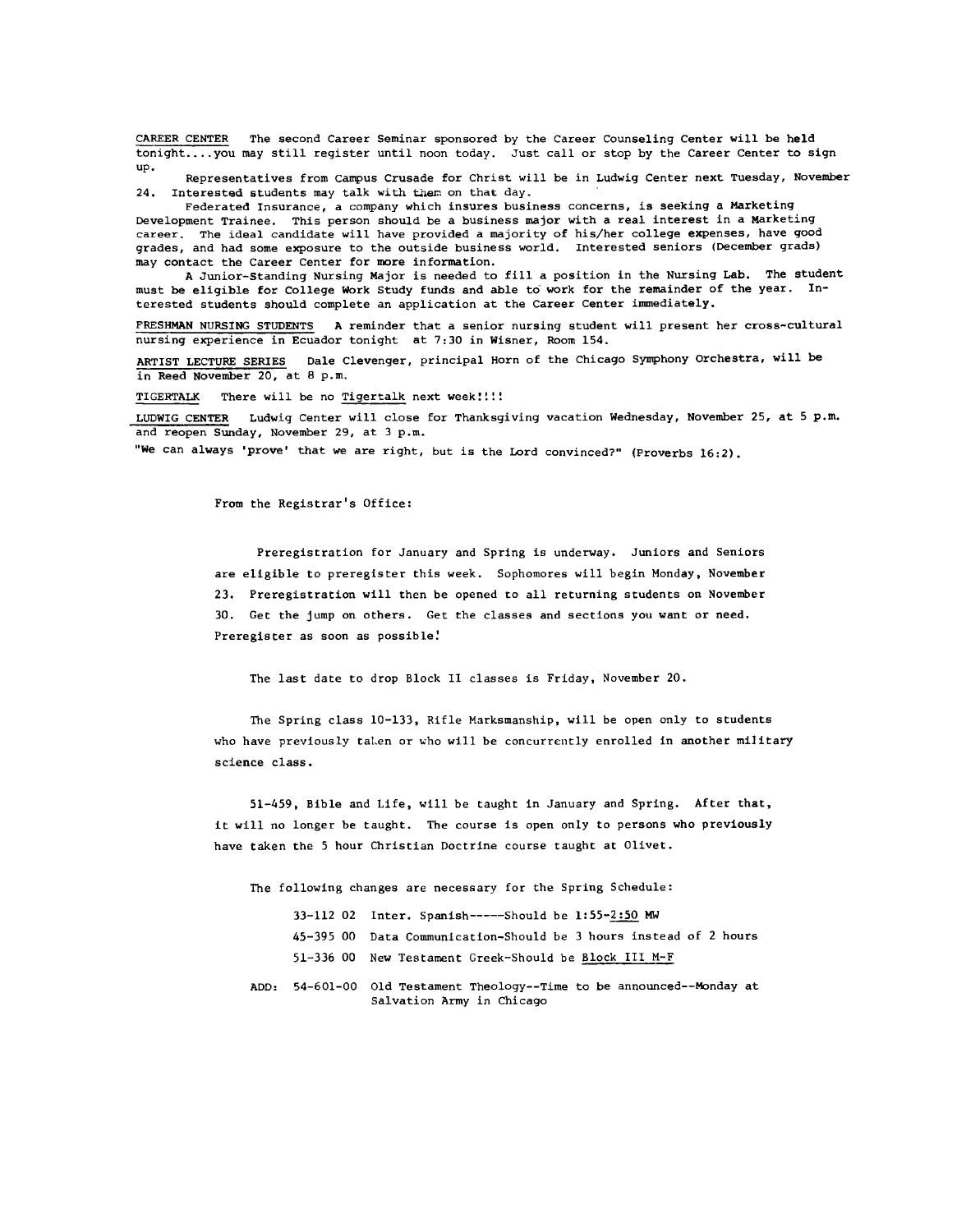**ANNOUNCEMENTS AND NEWS FOR THE ONC COMMUNITY PUBLISHED FOR EACH SCHOOL WEEK BY THE DIRECTOR OF STUDENT ACTIVITIES COPY DEADLINE 11:30 A.M. WEDNESDAY**

December 3, 1981

Chapel Next Week Tuesday, Urban Ministries, Dr. Joe Nielson Wednesday, Dr. Elmer Kilbourne Thursday, Orpheus Choir

LOST An opal necklace has been lost. Reward if found. Call 5230 if found.

PLANETARIUM "The Star of Bethlehem,"the Planetarium's yearly presentation of this Christmas special, is scheduled for ONC students on Monday, December 7, at 7 p.m., and Wednesday, December 9 and 16, at 8:30 p.m. The program has been rewritten and updated. Don't miss this inspiring event. Free to all ONC students with an I.D.

PRE-NURSING A representative from Snowhite Uniform Company will be on campus on Thursday, December 3, 1981, between 10:00 a.m. and 12 p.m. for uniform fitting. Please plan to be in the Learning Resource Center, Wisner Hall. It is important for you to be fitted now.

BENEFIT CONCERT The ONC Stage Band will be performing a benefit concert Monday, December 1, at 8:30 p.m. in Chalfant Hall. The cost is \$2.00 per person. All proceeds will go to the Larsen Fine Arts Building. Tickets will be on sale at Goodwin Hall.

PRE-LAW There will be a meeting of the Pre-Law Club Tuesday, December 8, at 7:30 in Conference Room A. Be there!

FILM Have you ever been visited by an angel? Find out what can happen in the new Christian comedy "Kevin Can Wait" on December 9 at 8:30 p.m. Tickets will be on sale starting Tuesday in Ludwig. Cost is SI.00 for a single, \$1.75 per boy/girl couple. The film will be shown in Reed Auditorium.

CANDY GRAMS Have you been wondering how to wish your friends a Merry Christmas without spending an arm and a leg? Send a Christmas greeting and candy cane for 50¢ with delivery included. Candy grams will be on sale the 14, 15 and 16 of December in Ludwig Center during meal hours.

WKOC Shawn Sloan presents a special "Album of the week," featuring Steve Camp's new album "For Every Man" tonight at 10 p.m.

"WKOC Bulletin Board" each evening at 9:30 and 11:30 with host Wayne Carey.

Karen Hermiz hosts "Women's Sportsline" tonight at 9:05 featuring Olivet's women athletes. "Countdown" with the best in contemporary Christian music each Tuesday at 9:30 p.m. hosted by Shawn Sloan.

Next week's "Great Radio Classics" include Monday: "The Devil and Daniel Webster," Wednesday, "The Importance of Being Earnest." and Friday, "The Age of Innocence," at 8 p.m.

WKOC sports coverage with Gary Griffin: Saturday, December 5, at 5 p.m. Olivet vs. Illionois Wesleyan University; Tuesday, December 8, at 5:15 p.m. Olivet vs. North Central; Thursday, December 10, at 5:15 p.m. Olivet vs. Millikin.

TUTOR Do you need some help in that one course that's bugging you in these last two weeks before final exams? There's an answer to your problem and that help is a tutor. The onllege has a tutoring service that is designed to help you. Students on Work-Study are used, therefore,the cost is only 70C per hour. Contact Prof. Kranich at his office (Burke 006) or by phone at 5349 for further details.

CAREER CENTER The third and final Career Search Seminar of the fall semester will be held tonight, December 2, at 8 p.m. in Burke #014. All previous participants and newcomers are urged to attend... if you will soon be in the job market, you should come'. Call or stop by the Career Center to register before 2 p.m.

Pastor Deri Keefer will be visiting our campus on December 15th to talk with graduating seniors who would like some assistance in locating job possibilities. Pastor Keefer is pastor of the Lombard Church of the Nazarene in Lombard (a northwestern suburb of Chicago). Please be sure to stop by the table display in Ludwig Center on the 15th if you'd like to get acquainted with Pastor Keefer.

NURSING STUDENTS Don't forget to turn in your reservations for the Christmas banquet by December 5 to Annette Edmons, Box 647. The banquet is December 10 at 6:30 p.m. in Ludwig.

LOST Man's "Field & Stream, "off-white, winter jacket found on 3rd floor in Burke. May identify and pick up in secretary's office.

CANCELED National Association of Christian Social Workers December 5 seminar in Chicago has been canceled.

STUDENT TEACHERS 1982-83 Those planning to student teach in the 1982-83 school year (fall or spring) are encouraged to get their application for student teaching in before December 15, 1981. This will implement placement and greatly aid our coordinators of placement. If you have questions, contact the Education office.

"A man who refuses to admit his mistakes can never be successful. But if he confesses and forsakes them, he gets another chance," (Proverbs 28:13).

TIGERTALK Next week will be the last edition of the Tigertalk for this semester.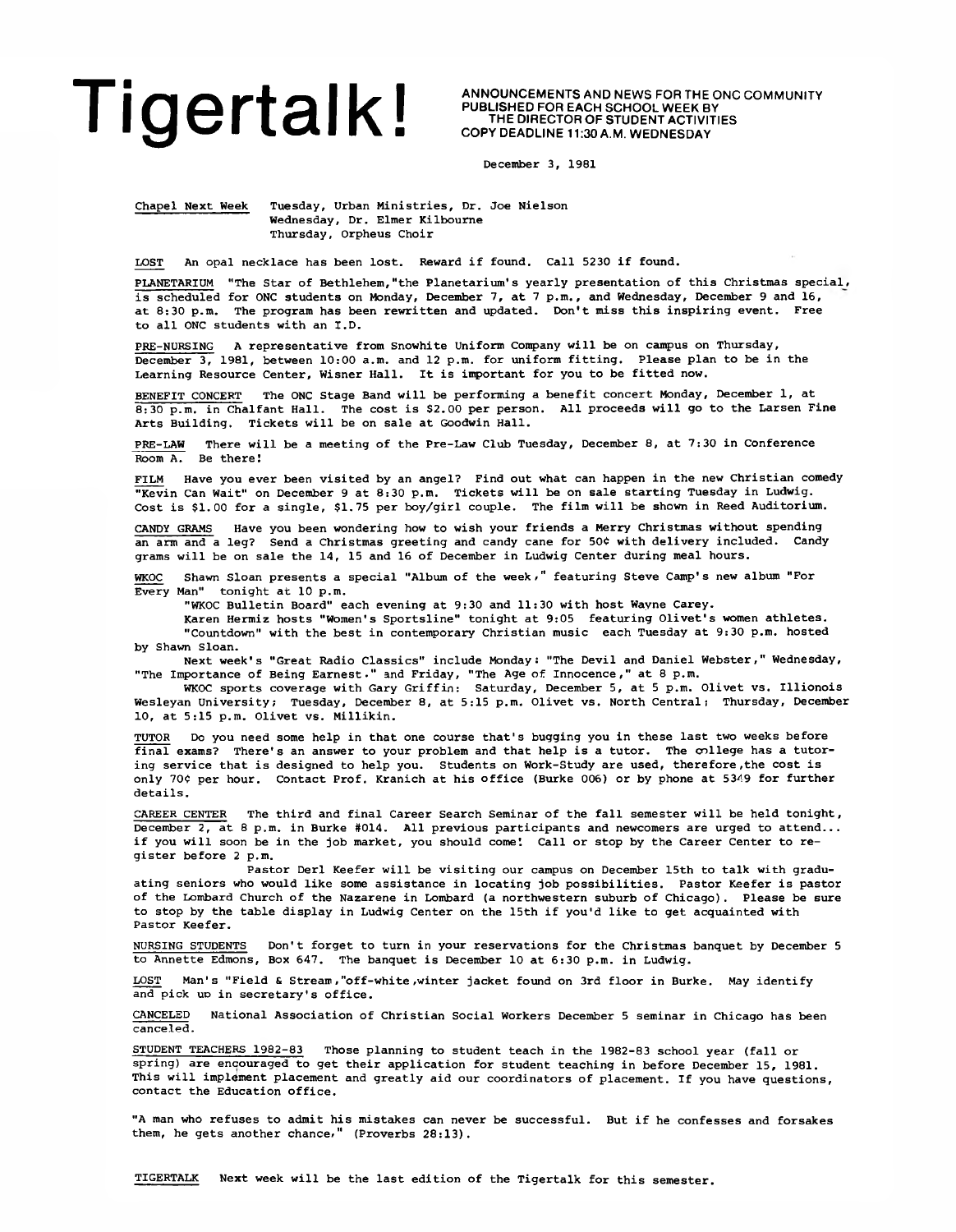### FROM THE DEAN'S OFFICE:

**Spring Schedule Changes:**

| 27-193 01    | Music Theory        | TO G110                 |  |
|--------------|---------------------|-------------------------|--|
| $27 - 19302$ | <b>Music Theory</b> | TO G110                 |  |
| 27-392 00    | Analytical Tech.    | TO TBA Nelson           |  |
| $67 - 33700$ | Quantity Foods      | TO 11:45-12:45 MWF COO1 |  |

### **FROM THE REGISTRAR'S OFFICE:**

| Spring Semester Class Closings: |    |               |              |                 |  |                        |  |
|---------------------------------|----|---------------|--------------|-----------------|--|------------------------|--|
| $13 - 322$                      |    |               |              | Group Dynamics  |  |                        |  |
| $34 - 356$                      |    |               |              | Int. Sm. Groups |  |                        |  |
| 68-356                          |    |               |              | Int. Sm. Groups |  |                        |  |
| $14-113$ $1(BL3)$ Volleyball    |    |               |              |                 |  |                        |  |
| $14-105$ $1(BL3)$ Bowling       |    |               |              |                 |  |                        |  |
| 32-104 01                       |    | Freshman Comp |              |                 |  |                        |  |
| 32-104 03                       |    | Freshman Comp |              |                 |  |                        |  |
|                                 | 04 | п             |              | 11              |  |                        |  |
|                                 | 05 | 11            |              | $\mathbf{H}$    |  |                        |  |
|                                 | 08 | 11            |              | $\mathbf{H}$    |  |                        |  |
|                                 | 09 | $\cdots$      |              | $\mathbf{H}$    |  |                        |  |
|                                 | 14 | Ħ             |              | $\mathbf{H}$    |  |                        |  |
|                                 | 16 | $\mathbf{u}$  |              | 11              |  |                        |  |
| 34-223 01                       |    |               |              | Comm. with Deaf |  |                        |  |
| 34-101 01                       |    |               |              | Fund of Speech  |  |                        |  |
|                                 | 02 | $\mathbf{H}$  | $\mathbf{u}$ | 11              |  |                        |  |
|                                 | 03 | 11            | 11           | $\blacksquare$  |  |                        |  |
|                                 | 04 | Ħ             | $\mathbf{H}$ | $\mathbf{H}$    |  | (All Speech is Closed) |  |
|                                 | 05 | 11            | $^{\bullet}$ | $\bullet$       |  |                        |  |
|                                 | 06 | Ħ             | 11           | 11              |  |                        |  |
| 34-359 01                       |    | Persuasion    |              |                 |  |                        |  |
| 43-032 01                       |    | Organic LAB   |              |                 |  |                        |  |
| 44-011 02                       |    | Geo. LAB      |              |                 |  |                        |  |
| 51-102 05                       |    |               |              | New Testament   |  |                        |  |
|                                 |    | $\cdots$      |              | $\mathbf{H}$    |  |                        |  |
|                                 | 06 |               |              |                 |  |                        |  |